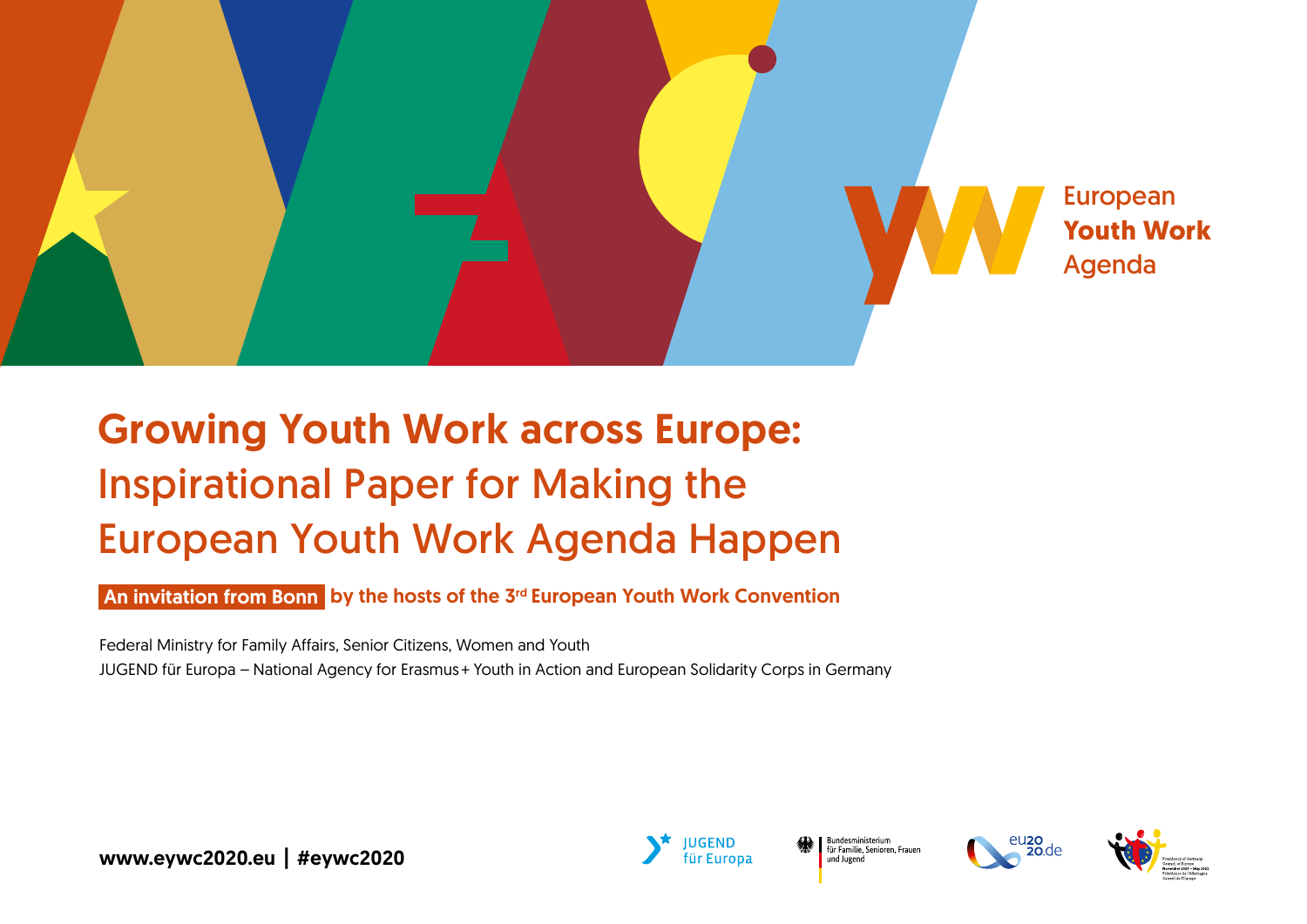# 1. Introduction

# Background information about the European Youth Work Agenda

With the emergence of the European Youth Work Agenda (EYWA), a huge step forward can be made for youth work in Europe<del>'</del>. Since the 2nd European Youth Work Convention in 2015 in Brussels, Belgium, considerable further development has taken place in many different areas of youth work. These developments have arisen primarily through impulses from a wide variety of stakeholders of the youth work community of practice<sup>2</sup>. Professional development as well as the framework conditions of youth work are still characterised by great diversity and different traditions in the European member States. Moreover, youth work in Europe continues to face various challenges regarding conceptual framework, competence, credibility, connections as well as the current COVID-19 pandemic. These challenges need to be addressed with joint forces.

The idea of a European Youth Work Agenda as a strategic framework for strengthening and developing youth work in Europe was first introduced in the final declaration of the 2nd European Youth Work Convention in 2015<sup>3</sup>. The Council of Europe's Recommendation on youth work and Youth Sector Strategy 20304 as well as the EU Youth Strategy (2019-2027)<sup>5</sup> took up this idea and called for a European Youth Work Agenda, including potential co-operation in this area between the two pivotal European institutions that have a significant focus on youth.

Commitment to the European Youth Work Agenda has now been included in the work programmes for the German EU Council Presidency (July 2020-December 2020) and the German Chairmanship of the Committee of Ministers of the Council of Europe (November 2020–May 2021) by the German Federal Ministry for Family Affairs, Senior Citizens, Women and Youth. The aim of the German Federal Youth Ministry is to use this momentum of the overlapping presidencies in both institutions to

create a framework for the whole youth work community of practice in Europe. This new framework has the potential for more co-ordinated developments in youth work and to meet the above-mentioned challenges in a more structured and strategic way. The European Youth Work Agenda will be characterised by a co-ordinated approach that engages stakeholders at different levels and in different areas of youth work. The Agenda demands convergence of political commitment, attention to the mosaic that is the youth work community of practice, including through its deliberations during the 3rd European Youth Work Convention in December 2020, and the subsequent implementation process, which is termed Bonn Process<sup>6</sup>.

### Aim of this paper

The aim of this inspirational paper is to serve as a resource for the European Youth Work Agenda. It is intended to inform the content for different elements of the Agenda: the programme of the  $3^{rd}$  European Youth Work Convention, the final declaration of the Convention, and the future national and European processes within the Bonn Process.

#### **The content of this inspirational paper builds on different resources:**

- Ideas for the content of the European Youth Work Agenda that were described in the final declaration of the 2nd European Youth Work Convention
- Content of the political decisions on the development of youth work during the past five years as they are described in the political documents of the EU and the Council of Europe
- Content of the three main analytical papers that were developed during the preparation process for the 3<sup>rd</sup> European Youth Work Convention<sup>7</sup>.
- Discussions around the COVID-19 pandemic and insights of different research initiatives on its impact on young people and youth work in Europe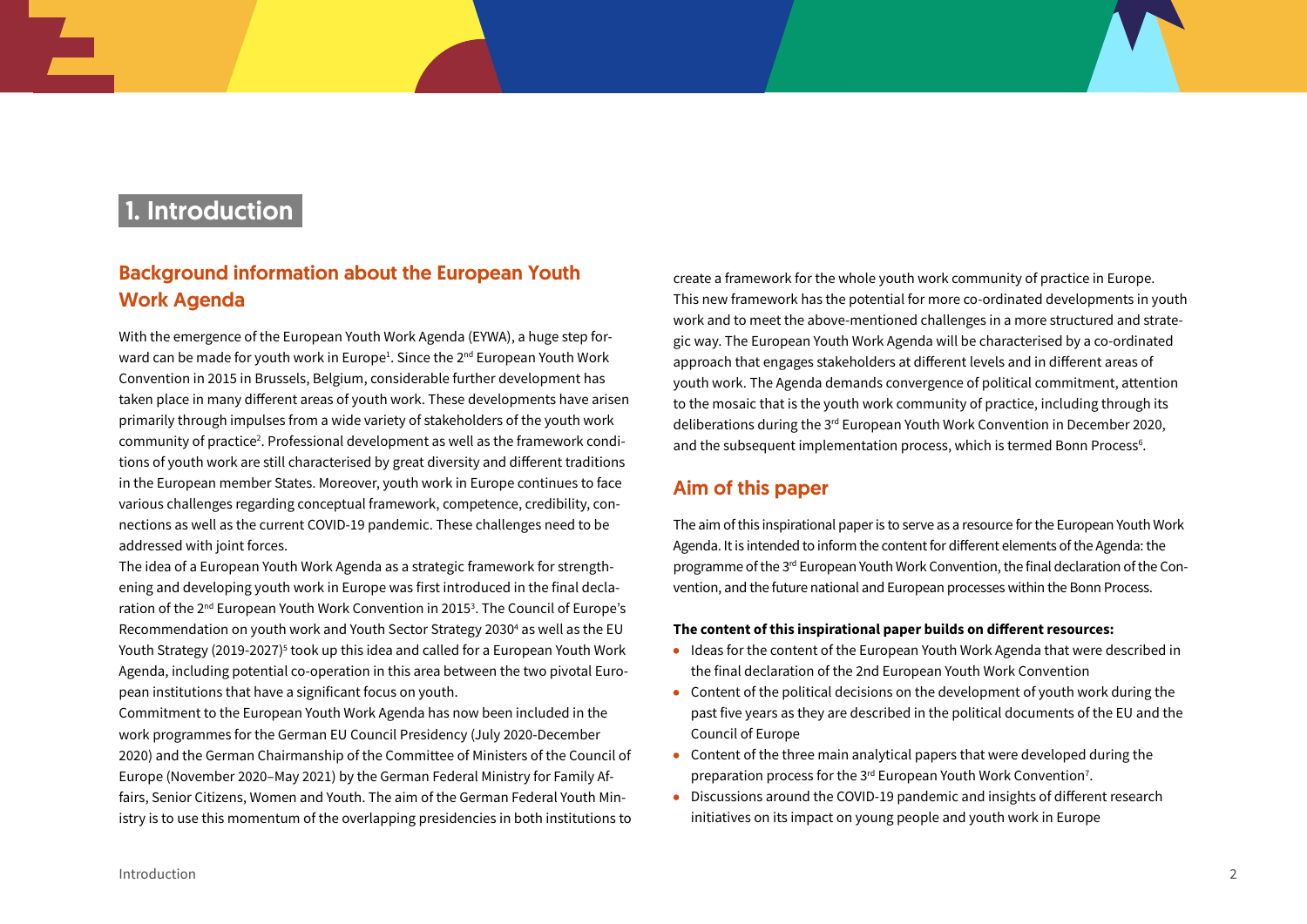Main outcomes and inspiring ideas arisen from discussions in meetings of the European Steering Group for the 3rd European Youth Work Convention as well as discussions around the creation of the EU Council Resolution on the European Youth Work Agenda

The document can therefore be understood as a clustered compilation of ideas that have emerged from discussions, policy documents, debates and scientific analyses around the Council Resolution on the European Youth Work Agenda. The paper is meant to serve as open invitation to inspire shaping the European Youth Work Agenda and its future implementation process by the hosts of the 3<sup>rd</sup> European Youth Work Convention: the Federal Ministry for Family Affairs, Senior Citizens, Women and Youth and JUGEND für Europa – National Agency for Erasmus+ Youth in Action and European Solidarity Corps in Germany.

### Contents of this paper

#### **What is the Agenda about?**

Based on the achievements so far and the jointly identified challenges and needs, the European Youth Work Agenda is intended to be established as a strategic framework for further developing and strengthening youth work policies and practices, and shaping youth work development across Europe. To achieve this ambition, the Agenda addresses eight specific aims: one overall Agenda aim and seven specific Agenda aims.

In correspondence with these eight Agenda aims, the paper is structured along eight thematic strands.

- 1. Overall aim: Implementing the European Youth Work Agenda in the Bonn Process as a strategic framework for the development of youth work in Europe
- 2. Establishing youth work as an essential part of youth policies
- 3. Ensuring and expanding the provision of youth work
- 4. Strengthening the common ground of youth work through co-operation within and beyond the community of practice
- 5. Supporting the further development of quality youth work
- 6. Supporting the ability of youth work to tackle emerging challenges and innovate its practices
- 7. Enhancing the promotion and recognition of youth work
- 8. Ensuring a strong role for youth work in the 'new normal'

This paper offers descriptions of each thematic strand, followed by several suggestions for fields of action and initial ideas for measures and activities. All strands build on a wealth of achievements, experience and good practice. All proposed fields of action as well as measures and activities build on what already exists to develop further what has been achieved and, in addition, to fill identified gaps. These are to be understood as starting points of how the Agenda could take off and get real. It is anticipated that these initial and inspirational ideas will be further developed, complemented and substantiated by the youth work community of practice prior to, during, and following on from the 3rd European Youth Work Convention.

The paper makes no claim to comprehensiveness, nor does it necessarily reflect every nuance of the perspectives that contributed to the content development of this paper.

### Thank you

The hosts of the 3<sup>rd</sup> EYWC would like to thank everyone who contributed to the development of this inspirational paper. Special thanks go to our European Steering Group. Their feedback, discussions and contributions were very valuable, helpful and inspiring for the preparation of this document.

It is hoped that the road ahead will be characterised by as much community spirit and inspiration as it has experienced so far. Thank you very much.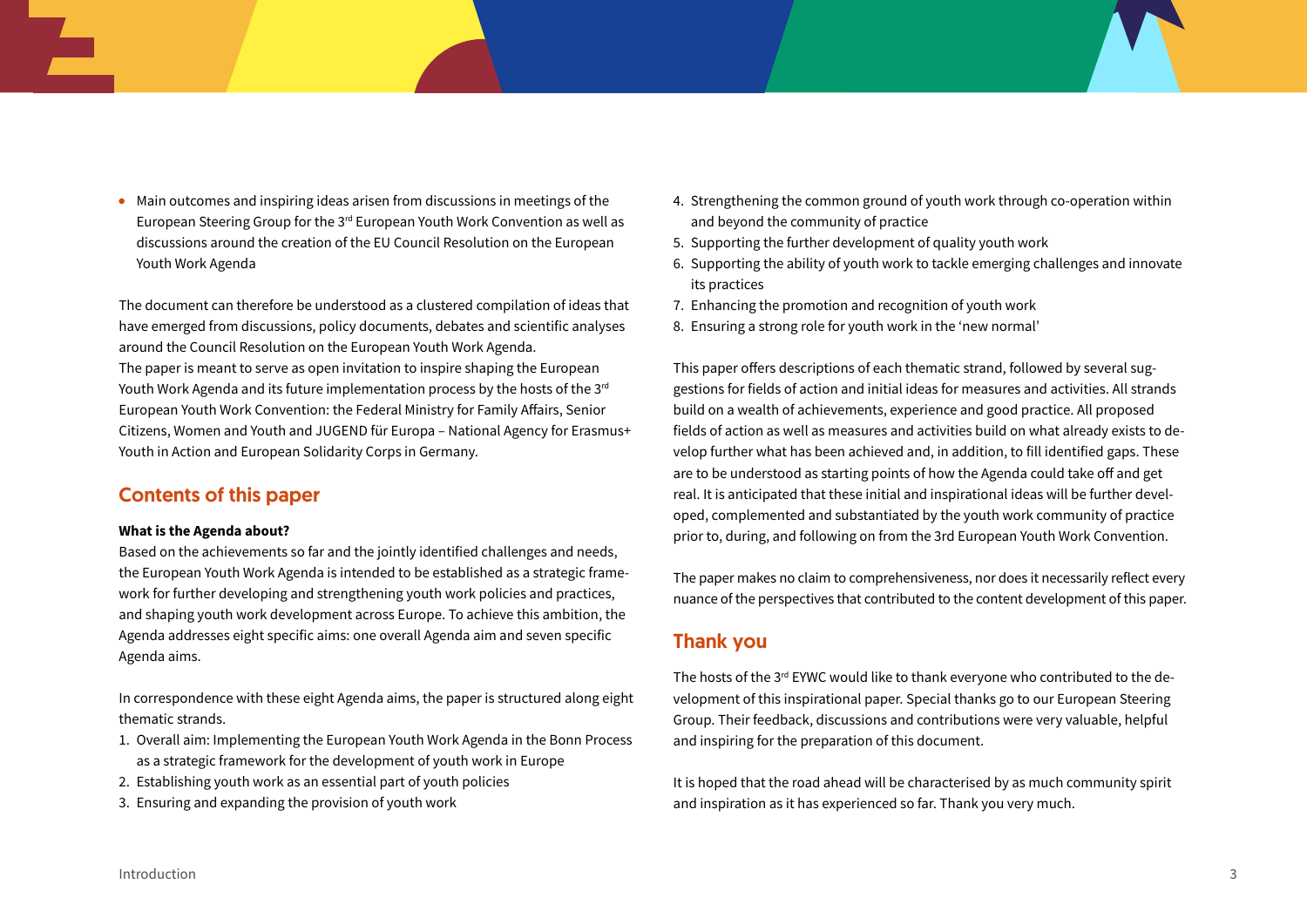# 2. Thematic strands and inspiration for action

![](_page_3_Picture_1.jpeg)

# Strand 1: Implementing the European Youth Work Agenda in the Bonn Process as a strategic framework for the development of youth work in Europe

### Making it happen

With the European Youth Work Agenda a new level of strategic joint action across Europe in the field of youth work is envisaged. The Agenda now needs to bed in as the Bonn Process, agreed through collaborative and complementary engagement of the two European institutions to support all stakeholders within the youth work community of practice to put their own activities and actions into a wider context. To that end, the Bonn Process needs to be acknowledged and developed under the umbrella of both the EU Youth Strategy and the Council of Europe 2030 Youth Sector Strategy. It is under this umbrella that national, regional and local action planning for the delivery of and support for youth work can be progressed, drawing on advice and expertise from all segments of the youth work field. Which contributions and services can support this at European level, and which organisational arrangements need to be agreed both vertically and horizontally throughout the sector to make the Agenda happen?

#### **Possible fields of action First ideas for measures and activities**

**1.** Developing a framework for **co-operation at European level** between European Commission and Council of Europe for the implementation of the Agenda

• Increased **co-operation between the Youth, Education and Erasmus+ Unit of the European Commission and the Youth Department of the Council of Europe** in the context of implementing the European Youth Work Agenda to promote the further development of youth work in line with its objectives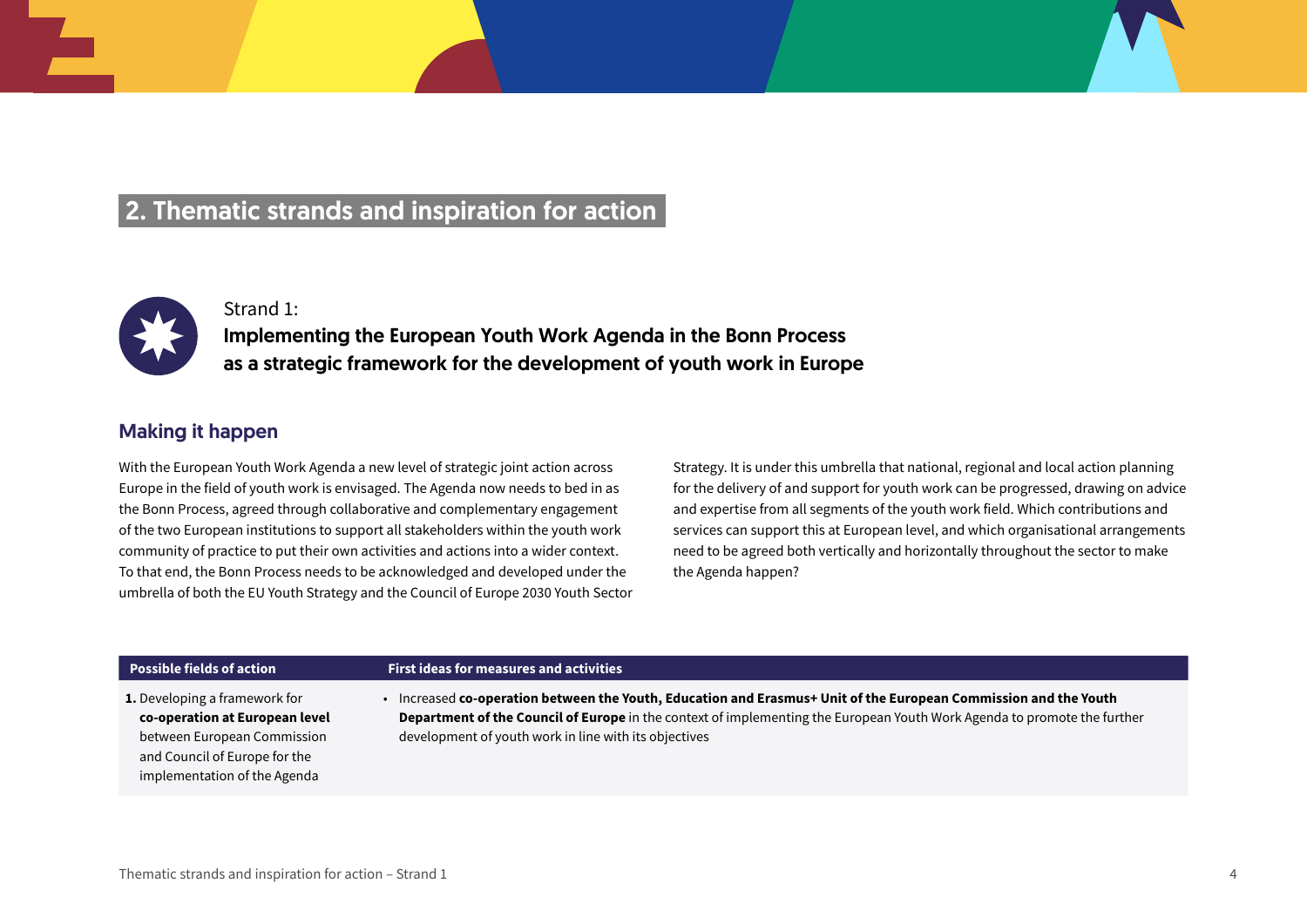| <b>Possible fields of action</b>                                                                                                                                                                      | <b>First ideas for measures and activities</b>                                                                                                                                                                                                                                                                                                                                                                                                                                                                                                                                                                                                                                                                                                                                                                                                                                                                                                                                                                                                             |
|-------------------------------------------------------------------------------------------------------------------------------------------------------------------------------------------------------|------------------------------------------------------------------------------------------------------------------------------------------------------------------------------------------------------------------------------------------------------------------------------------------------------------------------------------------------------------------------------------------------------------------------------------------------------------------------------------------------------------------------------------------------------------------------------------------------------------------------------------------------------------------------------------------------------------------------------------------------------------------------------------------------------------------------------------------------------------------------------------------------------------------------------------------------------------------------------------------------------------------------------------------------------------|
| 2. Integrating the implementation<br>of the Agenda in the governance,<br>strategies and measures of the<br><b>EU Youth Strategy and the Council</b><br>of Europe 2030 Youth Sector<br><b>Strategy</b> | . Measures to integrate the Agenda within the EU Youth Strategy and within the Council of Europe 2030 Youth Sector Strategy,<br>including a clear description of Agenda support services within governance<br>• Introducing a specific and traceable Agenda focus within EU instruments, including work plans for Youth, Future National<br>Activities Planners (FNAPs), monitoring, reporting, evaluation instruments, and EU Youth Dialogue<br>• Introducing a specific Agenda focus within the strategies and activities of Council of Europe instruments, including the European<br>Youth Foundation, the European Youth Centres, and the co-management system<br>• Mobilising funding through EU youth programmes as well as the European Youth Foundation for funding structures for process<br>implementation and professional support, funding of projects by beneficiaries and NAs<br>• Communicating the Agenda by both European institutions and through youth information channels and networks, via platforms,<br>events and support services |
| 3. Action planning with strategies and<br>measures at European level, in EU<br>and in member States within the<br><b>Bonn Process</b>                                                                 | • Developing and implementing action planning at European level and measures at European level that are already in place<br>• Developing and implementing national action planning, incl. national priorities as well as national support services<br>for the Bonn Process<br>• Integrating space for national as well as regional and local anchoring within European planning and monitoring instruments                                                                                                                                                                                                                                                                                                                                                                                                                                                                                                                                                                                                                                                 |
| 4. Ensuring the involvement of all<br>relevant stakeholders and sectors<br>of the youth work community of<br>practice in the Bonn Process                                                             | • Ensuring that the Agenda is shaped by an inclusive approach through establishing adequate measures for providing all<br>relevant stakeholders with sufficient information, opportunities, space and equipment for this purpose<br>• Participation of young people should be considered throughout the Bonn Process<br>• Establishing European and national advisory groups for the Bonn Process<br>• Consolidation of existing <b>platforms</b> , notably EYWC as regular flagship platform for review and future development of the Agenda<br>• Enhancing opportunities for mutual learning and dissemination, such as expert groups on specific youth work topics, specific<br>peer learning activities, establishing a digital platform on youth work in Europe                                                                                                                                                                                                                                                                                       |
| 5. Establishing a co-ordinated<br>approach for aligning the Agenda<br>within the Bonn Process, overall<br>youth work development in Europe,<br>and the development of specific<br>issues              | • Establishing a network for youth work development in Europe of relevant structures, which contributes effectively to the<br>development of youth work by promoting innovative approaches, supporting the development and co-operation with<br>and between different stakeholders inside and outside the youth work community of practice as well as delivering support<br>and spreading information about the diverse thematic priorities, approaches, networks and target groups<br>Establishing a European advisory group to support the Agenda by providing advice and expertise from the youth work<br>community of practice                                                                                                                                                                                                                                                                                                                                                                                                                         |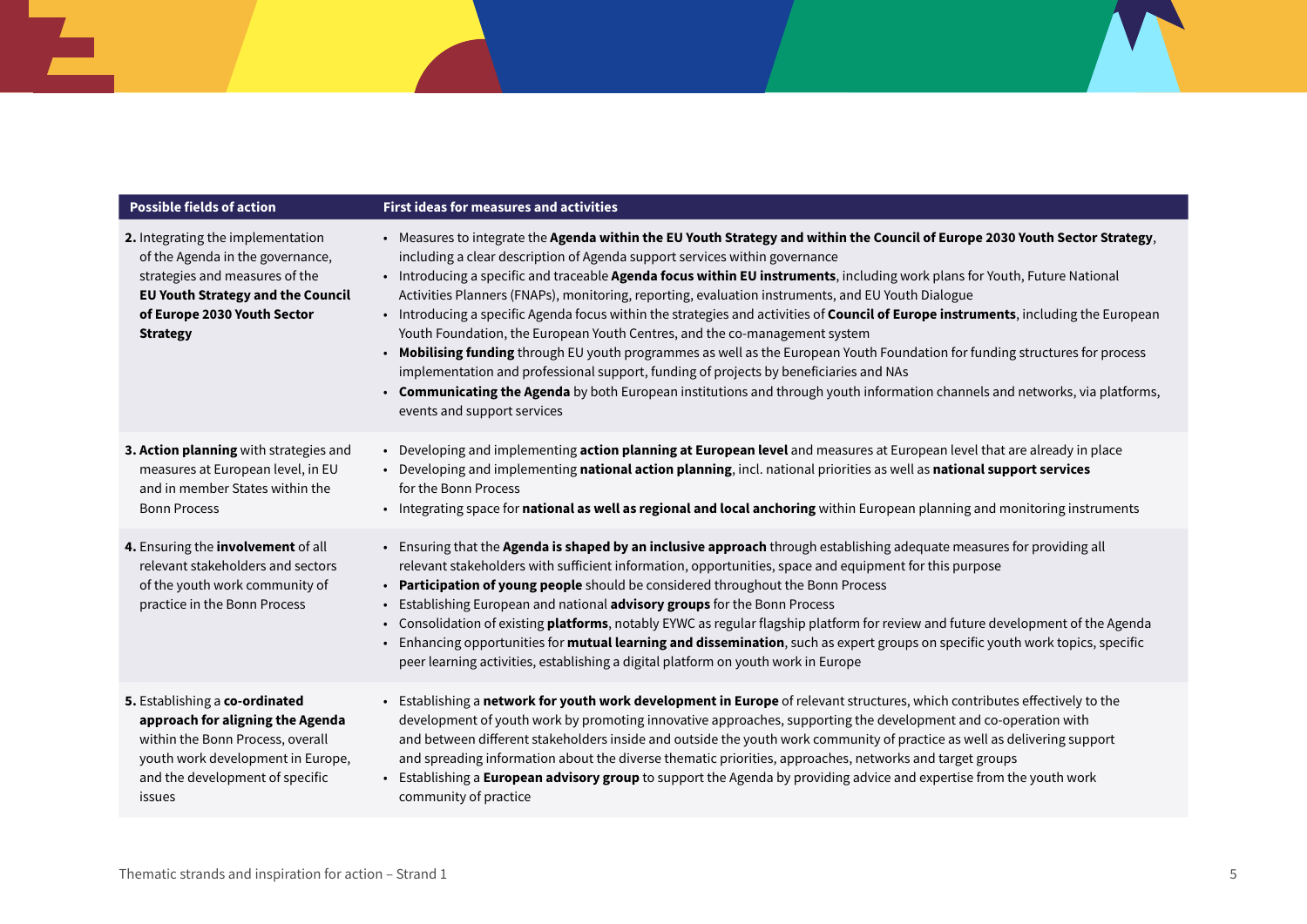Strand 2: Establishing youth work as an essential part of youth policies

### Creating new spaces

Youth work in many parts of Europe is now more in the spotlight and less in the shadows. Its value and visibility, however, remain fragile and fragmented in many places. The Bonn Process aims to support youth work in consolidating existing spaces for its practice and creating new spaces through strengthening its place within youth policy. There is growing recognition of youth work's positive contribution to

young people's lives, both as 'stand-alone' provision of non-formal education and learning opportunities and experiences, and as a collaborative contribution across the spectrum of youth policy domains and aspirations. How can this positive contribution be supported?

#### **Possible fields of action First ideas for measures and activities**

**1.** Putting **priority on the development of youth work** in Europe within the strategies and measures of the implementation of the EU Youth Strategy and the Council of Europe Youth Sector Strategy

- Stimulating the **use of existing instruments by both European institutions**
- Implementing **measures and activities with a focus on youth work development** by stakeholders of the whole youth work community of practice at all levels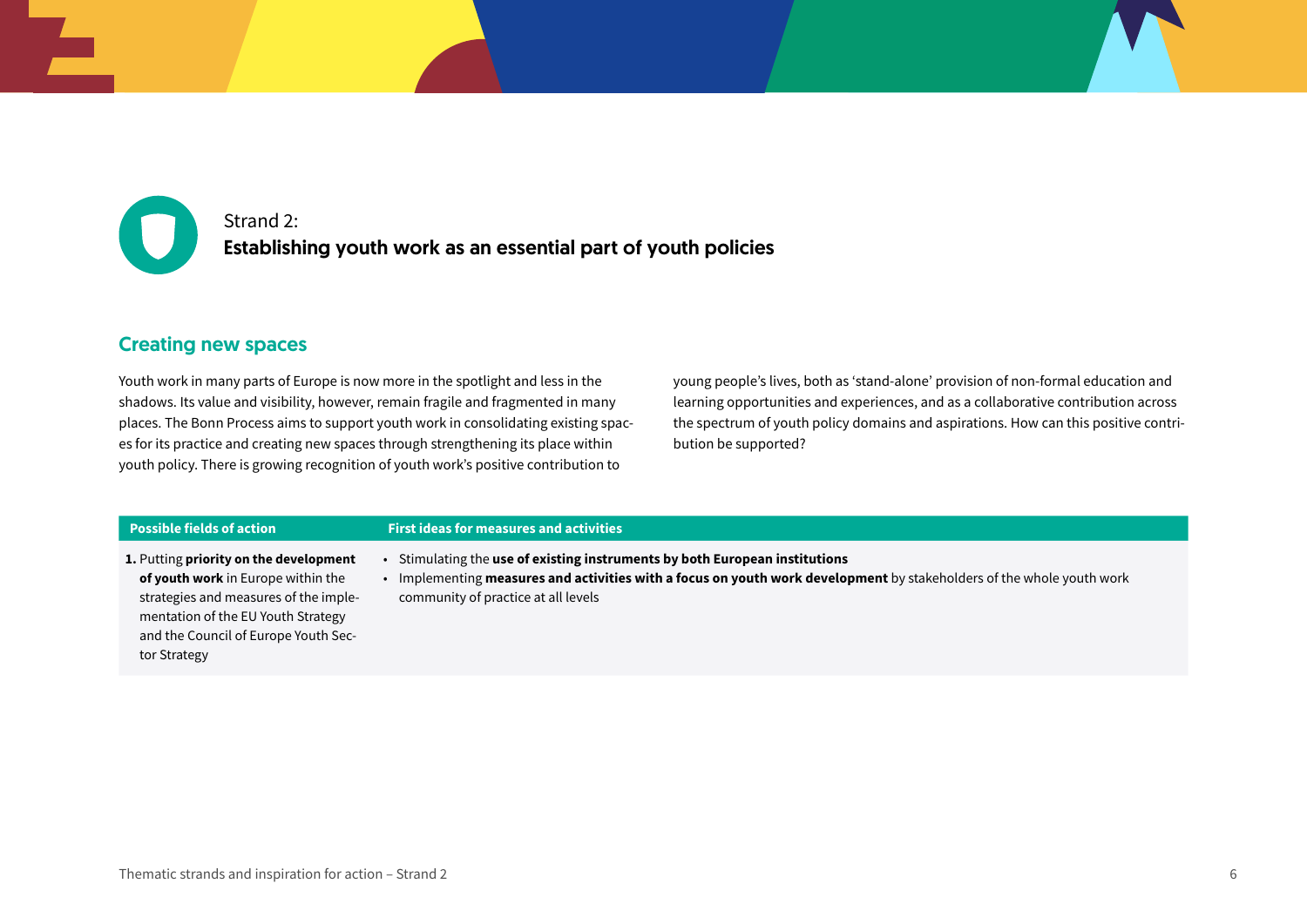| <b>Possible fields of action</b>                                                                                                                                                     | <b>First ideas for measures and activities</b>                                                                                                                                                                                                                                                                                                                                                                                                                                                                                                                                                                                                                                                                                                                                                                                                                                                                           |
|--------------------------------------------------------------------------------------------------------------------------------------------------------------------------------------|--------------------------------------------------------------------------------------------------------------------------------------------------------------------------------------------------------------------------------------------------------------------------------------------------------------------------------------------------------------------------------------------------------------------------------------------------------------------------------------------------------------------------------------------------------------------------------------------------------------------------------------------------------------------------------------------------------------------------------------------------------------------------------------------------------------------------------------------------------------------------------------------------------------------------|
| 2. Establishing and further strengthen-<br>ing youth work as a constituent<br>element of youth policies and/or<br>youth policy frameworks in member<br>States integrating all levels | • Establishing and (where already existing) further strengthening youth work as a constituent element of youth policies/<br><b>frameworks</b> at all levels (national, regional and local)<br>. Putting a special focus on the legislative basis of youth work and opportunities for its implementation at local level<br>• Establishing an effective, durable, and user-friendly 'youth work policy monitor' in co-operation with youth work stakeholders<br>to analyse and describe strategies, developments and practices of youth policies, building on existing monitoring mechanisms<br>• Developing legislative development processes involving relevant stakeholders of the youth work community of practice<br>in decision-making<br>• Strengthening tailored, effective <b>participation methods to guarantee that young people's voices</b> are heard on a structural<br>basis in youth work policy processes |
| 3. Grounding youth work policy frame-                                                                                                                                                | • Framing youth work as an essential conceptual base for <b>protecting and promoting young people's rights</b> by advocacy for                                                                                                                                                                                                                                                                                                                                                                                                                                                                                                                                                                                                                                                                                                                                                                                           |
| works in <b>human rights</b> frameworks                                                                                                                                              | young people's rights and rights-based approaches as well as by provision of spaces for practicing and educating in human rights                                                                                                                                                                                                                                                                                                                                                                                                                                                                                                                                                                                                                                                                                                                                                                                         |
| 4. Stimulating the acquisition of                                                                                                                                                    | • Stimulating the acquisition of academic and field-based knowledge, including research projects, peer-learning measures,                                                                                                                                                                                                                                                                                                                                                                                                                                                                                                                                                                                                                                                                                                                                                                                                |
| academic and field-based knowledge                                                                                                                                                   | practical materials and documents to feed into evidence-based youth work policies                                                                                                                                                                                                                                                                                                                                                                                                                                                                                                                                                                                                                                                                                                                                                                                                                                        |
| to feed into evidence-based youth                                                                                                                                                    | • Supporting a youth work research agenda addressing blind spots in knowledge on youth work and youth work policies                                                                                                                                                                                                                                                                                                                                                                                                                                                                                                                                                                                                                                                                                                                                                                                                      |
| work policies                                                                                                                                                                        | • Developing measures for transfer of acquired knowledge, results and recommendations to feed into policymaking processes                                                                                                                                                                                                                                                                                                                                                                                                                                                                                                                                                                                                                                                                                                                                                                                                |
| 5. Promoting and mainstreaming a                                                                                                                                                     | • Promotion of the adoption of a 'youth check' across all European legislation, regulations and grant mechanisms to raise                                                                                                                                                                                                                                                                                                                                                                                                                                                                                                                                                                                                                                                                                                                                                                                                |
| youth and youth work-friendly                                                                                                                                                        | awareness of their impact on youth through systematic screening of policies                                                                                                                                                                                                                                                                                                                                                                                                                                                                                                                                                                                                                                                                                                                                                                                                                                              |
| approach across all relevant fields                                                                                                                                                  | • Ensuring within this youth-friendly approach that the place of youth work within public policies is considered                                                                                                                                                                                                                                                                                                                                                                                                                                                                                                                                                                                                                                                                                                                                                                                                         |
| of governance                                                                                                                                                                        | • Developing common approaches and exchange to proactively deal with shrinking spaces for civil society                                                                                                                                                                                                                                                                                                                                                                                                                                                                                                                                                                                                                                                                                                                                                                                                                  |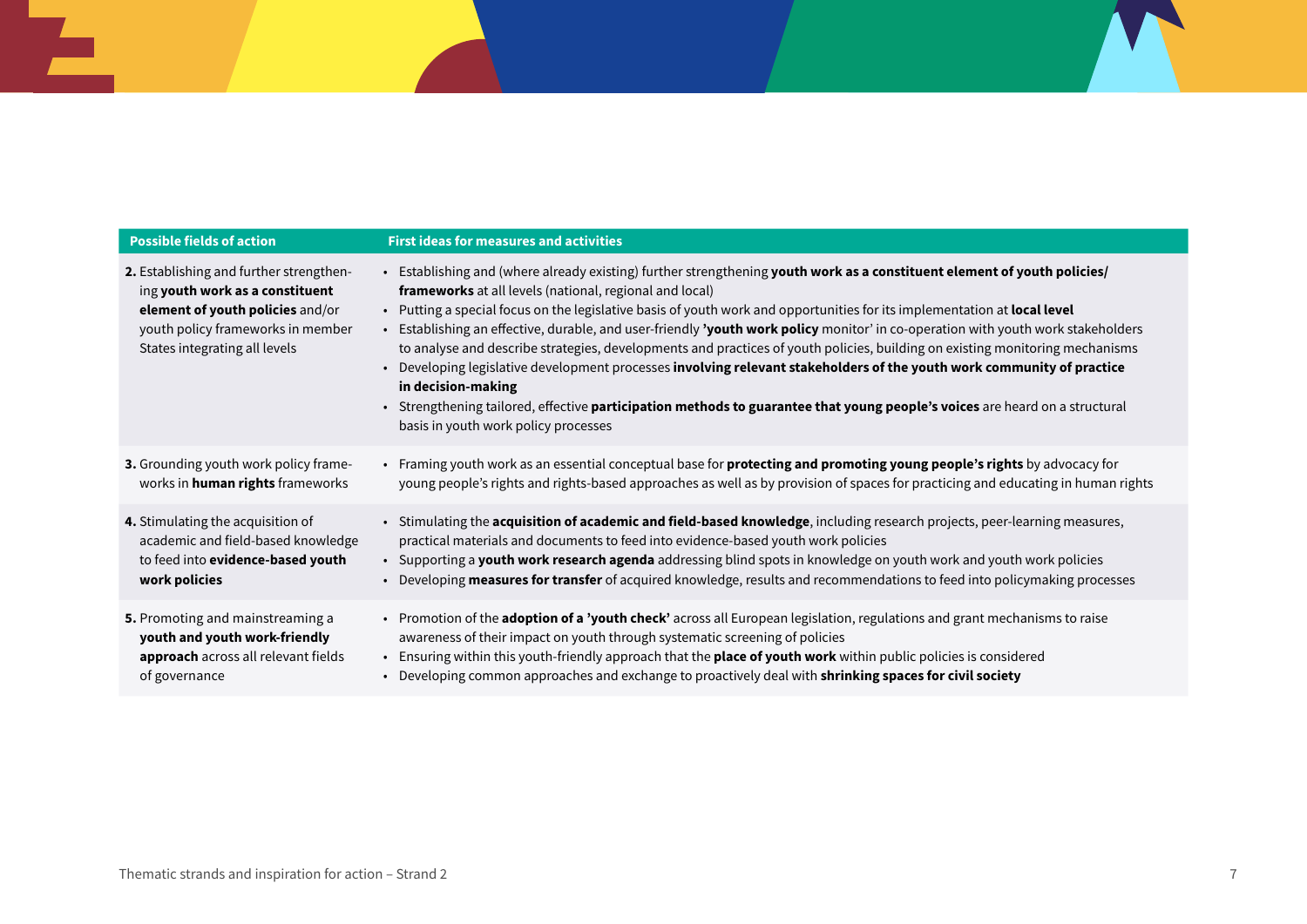![](_page_7_Picture_0.jpeg)

# Strand 3: Ensuring and expanding the provision of youth work

# Growing youth work

Heightened expectations from beyond youth work of the contribution it can make, and aspirations within the youth work community to reach greater numbers of young people, cannot be realised without investment. The Bonn Process needs to establish a baseline from which to advocate such growth. A basic youth work offer

should be available – and accessible – to all young people who request or desire it. What should this offer be and how can it be made accessible? How can framing conditions and sufficient human and financial resources be secured to approach this vision? And how can a European dimension inform and support it?

| <b>Possible fields of action</b>                                                                                                                                                                                                                                        | <b>First ideas for measures and activities</b>                                                                                                                                                                                                                                                                                                                                                                                                                                                                                                                                                                                                                                                    |
|-------------------------------------------------------------------------------------------------------------------------------------------------------------------------------------------------------------------------------------------------------------------------|---------------------------------------------------------------------------------------------------------------------------------------------------------------------------------------------------------------------------------------------------------------------------------------------------------------------------------------------------------------------------------------------------------------------------------------------------------------------------------------------------------------------------------------------------------------------------------------------------------------------------------------------------------------------------------------------------|
| 1. Implementing strategies and meas-<br>ures for providing the opportunity of<br>an enriching youth work experience<br>to every young person all over<br>Europe, especially strengthening<br>quantitative provision of quality<br>youth work at local level             | Establishing the principle of a basic youth work offer, e.g. through supporting the diversity of existing grassroots and<br>youth-led youth work practices<br>• Initiating a mapping of accessible youth work offers at different levels to identify gaps in the youth work offer, e.g. through<br>municipalities and established NGOs<br>• Expanding the provision of youth work in areas where youth work does not yet exist, incl. developing framing conditions,<br>a common understanding and core values                                                                                                                                                                                    |
| 2. Implementing strategies and meas-<br>ures for providing the opportunity of<br>an enriching youth work experience<br>to every young person all over Eu-<br>rope, especially through ensuring<br>equal access to youth work for all<br>young people in their diversity | • Steadily ensuring equal access to youth work for all young people in Europe by establishing a coherent and consistent youth<br>work offer and implementing an inclusive approach that also strengthens youth work opportunities particularly for young people<br>with fewer opportunities<br>• Strengthening cross-sectoral co-operation between youth work organisations and other areas (such as social work, health care,<br>youth care, education, culture, employment, and sports)<br>• Supporting and recognising <b>innovative initiatives</b> that respond to young people's needs, especially when initiated by or for youth<br>with limited access to established forms of youth work |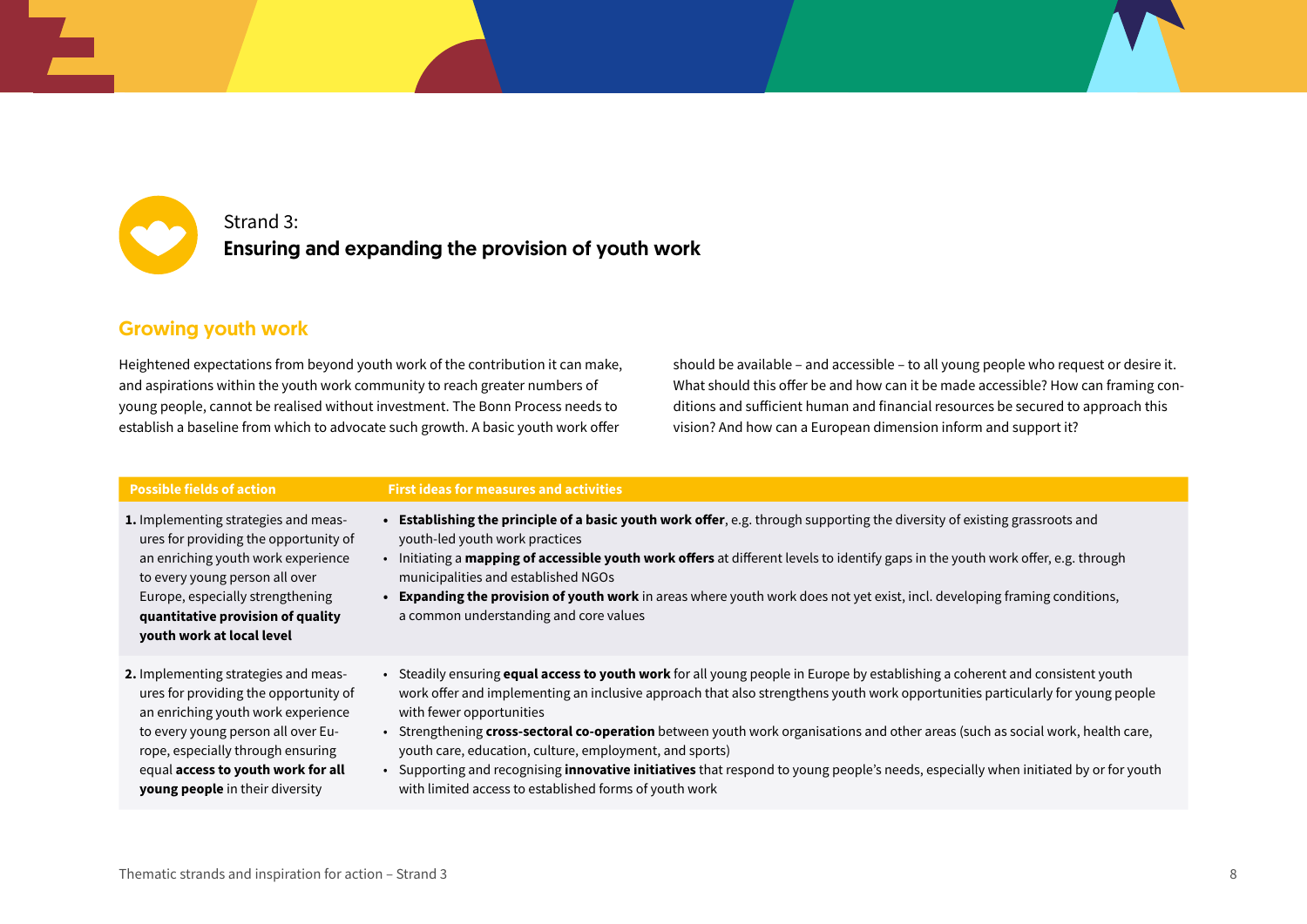| <b>Possible fields of action</b>                                                                                                                                                                                                              | <b>First ideas for measures and activities</b>                                                                                                                                                                                                                                                                                                                                                                                                                                                                                                                                                                                                                                                                                                                                                                                                                                                                                                                                                                            |
|-----------------------------------------------------------------------------------------------------------------------------------------------------------------------------------------------------------------------------------------------|---------------------------------------------------------------------------------------------------------------------------------------------------------------------------------------------------------------------------------------------------------------------------------------------------------------------------------------------------------------------------------------------------------------------------------------------------------------------------------------------------------------------------------------------------------------------------------------------------------------------------------------------------------------------------------------------------------------------------------------------------------------------------------------------------------------------------------------------------------------------------------------------------------------------------------------------------------------------------------------------------------------------------|
| <b>3.</b> Equipping the diverse youth work<br>institutions and structures at all levels<br>with secure and sustainable struc-<br>tures, sufficient financial resources<br>and framing conditions to provide<br>youth work to all young people | • Providing sufficient, structurally anchored, and long-term secured financial resources at all levels<br>• Providing adequate capacities and framing conditions, notably sufficient human resources, premises, equipment and<br>infrastructure, scope for realisation, decent working conditions for paid and volunteer youth workers<br>• Developing a European developmental goal for funding of youth work by installing an expert group to analyse financial<br>provision and generate a proposal stimulating a debate and approaching the goal at different levels<br>• Strengthening co-operation between youth work providers and national, regional or local authorities or European<br>institutions based on mutual respect, knowledge-based and supportive approaches, and the reduction and simplification<br>of regulations<br>• Improving flexibility and accessibility of funding for all forms of youth work, including support for the gradual, durable<br>development of diverse youth work initiatives |
| 4. Strengthening European and inter-<br>national youth work through en-<br>larged European programmes                                                                                                                                         | • Strengthening European and international youth work by increased cross-border mobility, exchanges and engagement<br>of young people, strategic European co-operation projects, knowledge-building and exchange of practice<br>• Shaping and equipping the EU youth programmes as active instruments for the Bonn Process, especially by shaping the<br>funding formats accordingly, involving the National Agencies, SALTO Resource Centres and their capacities<br>• Enlarging national, regional and local funds for European and international youth work                                                                                                                                                                                                                                                                                                                                                                                                                                                            |

<u>a sa Ba</u>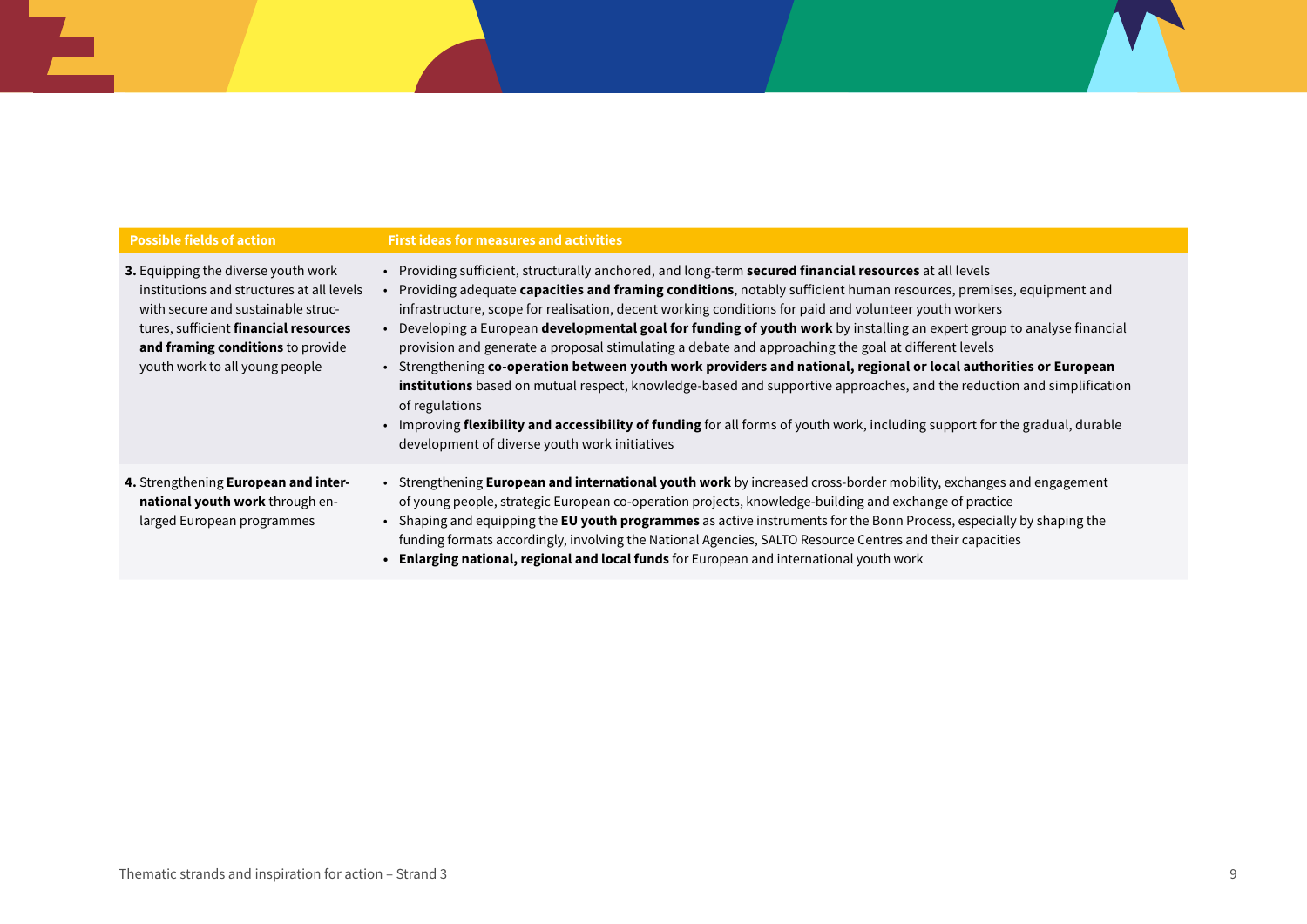Strand 4: Strengthening the common ground of youth work through co-operation within and beyond the community of practice

## Strengthening the community

The 1<sup>st</sup> European Youth Work Convention celebrated the diversity of youth work. The 2<sup>nd</sup> European Youth Work Convention confirmed its common ground. Further dialogue and communication, through exchange and mutual learning, is still needed, especially between the European, national and local levels of the youth work sector, and between youth policy, youth research and youth work practice. Coalitions with

other sectors can help connect the dots, which are relevant to young people's life-worlds. The Bonn Process opens up opportunities to establish platforms for knowledge transfer, spaces for reflection, and networks for co-operation. How can the common ground be supported and co-operation grow?

#### **Possible fields of action First ideas for measures and activities**

- **1.** Strengthening continuous forms of **co-operation and exchange** within the youth work community of practice across Europe for analysing, examining and discussing common approaches and of youth work development in Europe
- **• Strengthening connections** within the youth work community of practice, both vertically (between European, national, regional and local levels) and horizontally (between different stakeholders)
- More specifically, establishing (and strengthening existing) mechanisms for **knowledge transfer, continuous forms of co-operation, exchange and peer-learning, spaces for reflective practice and networking**
- Strengthening a **European dimension** within youth work practice at local, regional and national level and establishing durable links to European institutions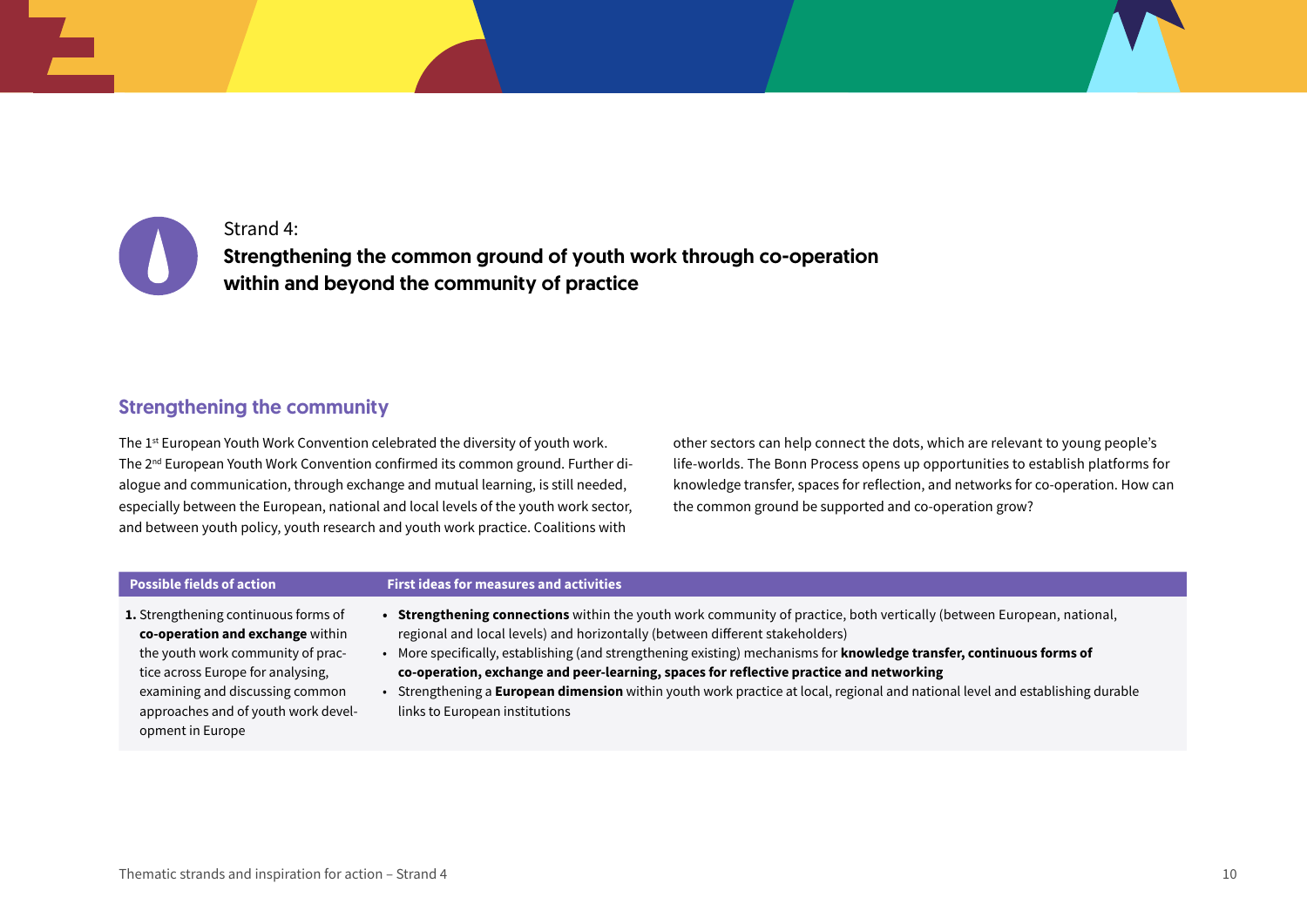| <b>Possible fields of action</b>                                                                                                                                                                                                      | <b>First ideas for measures and activities</b>                                                                                                                                                                                                                                                                                                                                                                                                                                                                                                                                                                         |
|---------------------------------------------------------------------------------------------------------------------------------------------------------------------------------------------------------------------------------------|------------------------------------------------------------------------------------------------------------------------------------------------------------------------------------------------------------------------------------------------------------------------------------------------------------------------------------------------------------------------------------------------------------------------------------------------------------------------------------------------------------------------------------------------------------------------------------------------------------------------|
| 2. Establishing platforms for an inter-<br>connected and active youth work<br>community of practice and for the<br>exchange and co-operation on issues<br>of importance both in young people's<br>lives and with strategic dimensions | • Creating new or maintain established <b>platforms at all levels</b> for networking and co-operation as well as for crystallising and<br>harvesting the development of creative dynamics<br>• Developing an open and multilingual dedicated European digital platform on youth work for the community of practice to<br>share information, knowledge and good practices, engage in co-operation and peer-learning, including its external dimension,<br>based on the involvement of and a joint process with the youth work community of practice as well as synergies and<br>complementarity with existing platforms |
| 3. Establishing continuous forms of<br>cross-sectoral co-operation be-<br>tween the youth work community of<br>practice and other sectors                                                                                             | · Facilitating and stimulating structural and strategic cross-sectoral co-operation between youth work and all other sectors<br>that are relevant to young people's lives and in line with the priorities of specific segments of the youth work community<br>of practice                                                                                                                                                                                                                                                                                                                                              |

<u>a sa san</u>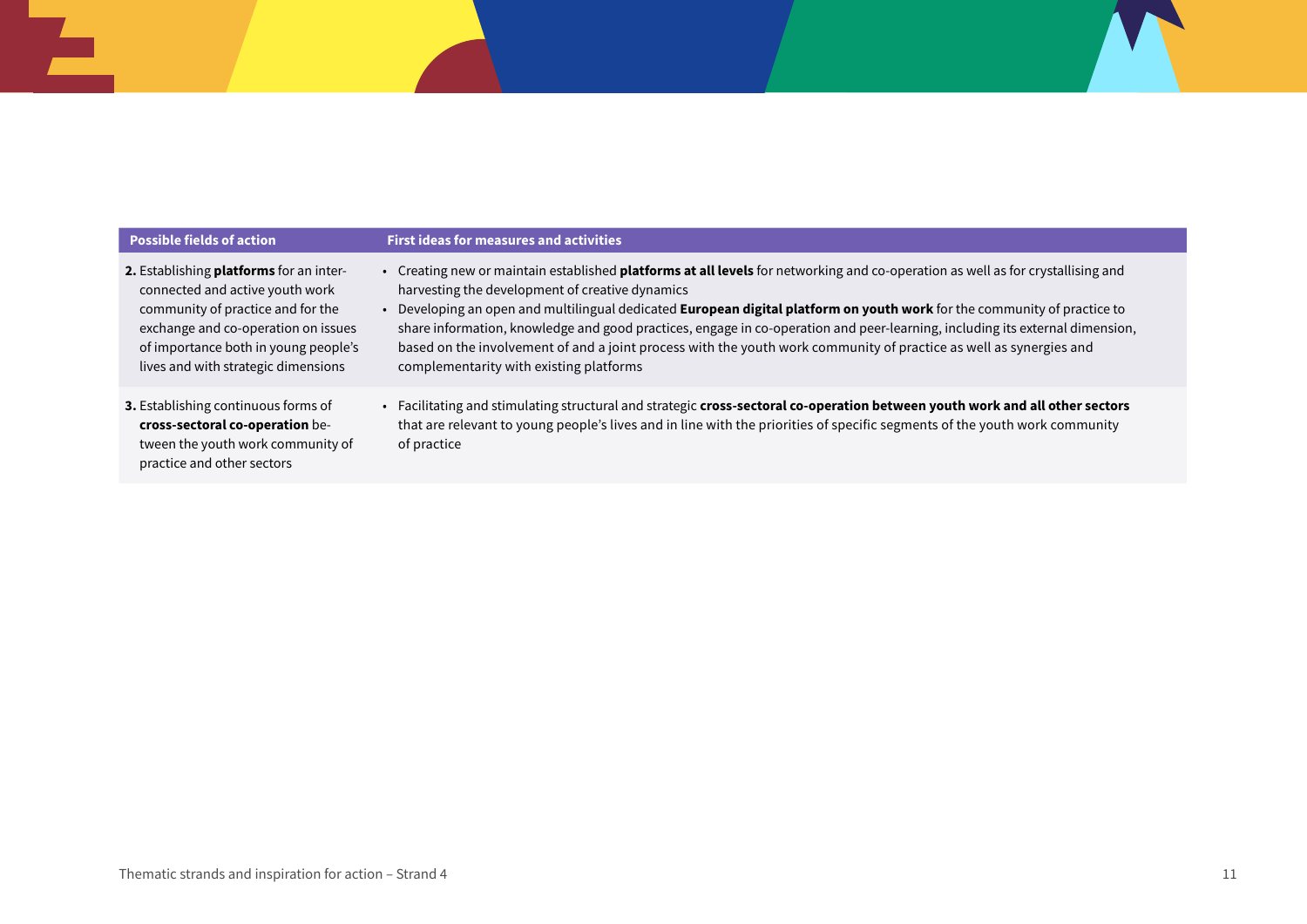![](_page_11_Picture_0.jpeg)

# Strand 5: Supporting further development of quality youth work

# Collaborating for high quality

Constant quality development within youth work remains a key task in light of growing aspirations and expectations. Human resources within youth work – of which the vast majority are volunteers – need to possess the competences for effective practice. Expectations of the contribution and impact of youth work have increased (and been claimed) in recent years. This requires an accessible and meaningful framework for training, continuous professional development and quality

assurance for the Bonn Process to shape and support. Establishing a coherent route for competence development in youth work is imperative. Non-formal education and learning through youth work will have to be contextualised in many ways – the young people involved, the particularities of the youth policy environment, and the country culture and history in which it takes place. What kind of measures can help to secure the provision of quality youth work in this respect?

| <b>Possible fields of action</b>                                                                                                                                                                           | <b>First ideas for measures and activities</b>                                                                                                                                                                                                                                                                                                                                                                                                                                                                                                                                                                                                                                                                                                                                                                                                                                                                                           |
|------------------------------------------------------------------------------------------------------------------------------------------------------------------------------------------------------------|------------------------------------------------------------------------------------------------------------------------------------------------------------------------------------------------------------------------------------------------------------------------------------------------------------------------------------------------------------------------------------------------------------------------------------------------------------------------------------------------------------------------------------------------------------------------------------------------------------------------------------------------------------------------------------------------------------------------------------------------------------------------------------------------------------------------------------------------------------------------------------------------------------------------------------------|
| 1. Further developing the common<br>ground of youth work in Europe                                                                                                                                         | • Building knowledge of and exchanging on the concept of youth work by building on previous European debates and the common<br>ground achieved in several initiatives during the last years<br>• Taking further initiatives to further develop a common ground and common principles in youth work<br>• Strengthening communication about and awareness-raising of the common ground of youth work                                                                                                                                                                                                                                                                                                                                                                                                                                                                                                                                       |
| 2. Developing and implementing a<br>framework for quality youth work<br>development based on existing<br>knowledge and practices, a common<br>understanding and shared principles<br>of quality youth work | • Further developing and implementing quality systems, indicators and frameworks on general quality development as well<br>as on specific quality aspects<br>• Informing and improving practice by enlarged research and knowledge-building, by sharing and transferring knowledge,<br>by promoting ways for the practical adaptation of existing quality youth work<br>• Further developing non-formal education and learning and the recognition of youth work's value for learning<br>• Strengthening of professional approaches in youth work practices by strengthening learning of organisations and systems,<br>the transfer of research and by cross-sectoral co-operation<br>• Strengthening and increasing instruments for in-depth monitoring of youth work in member States and at European level<br>• Further developing and implementing systems for continuous quality assurance of youth work, especially at local level |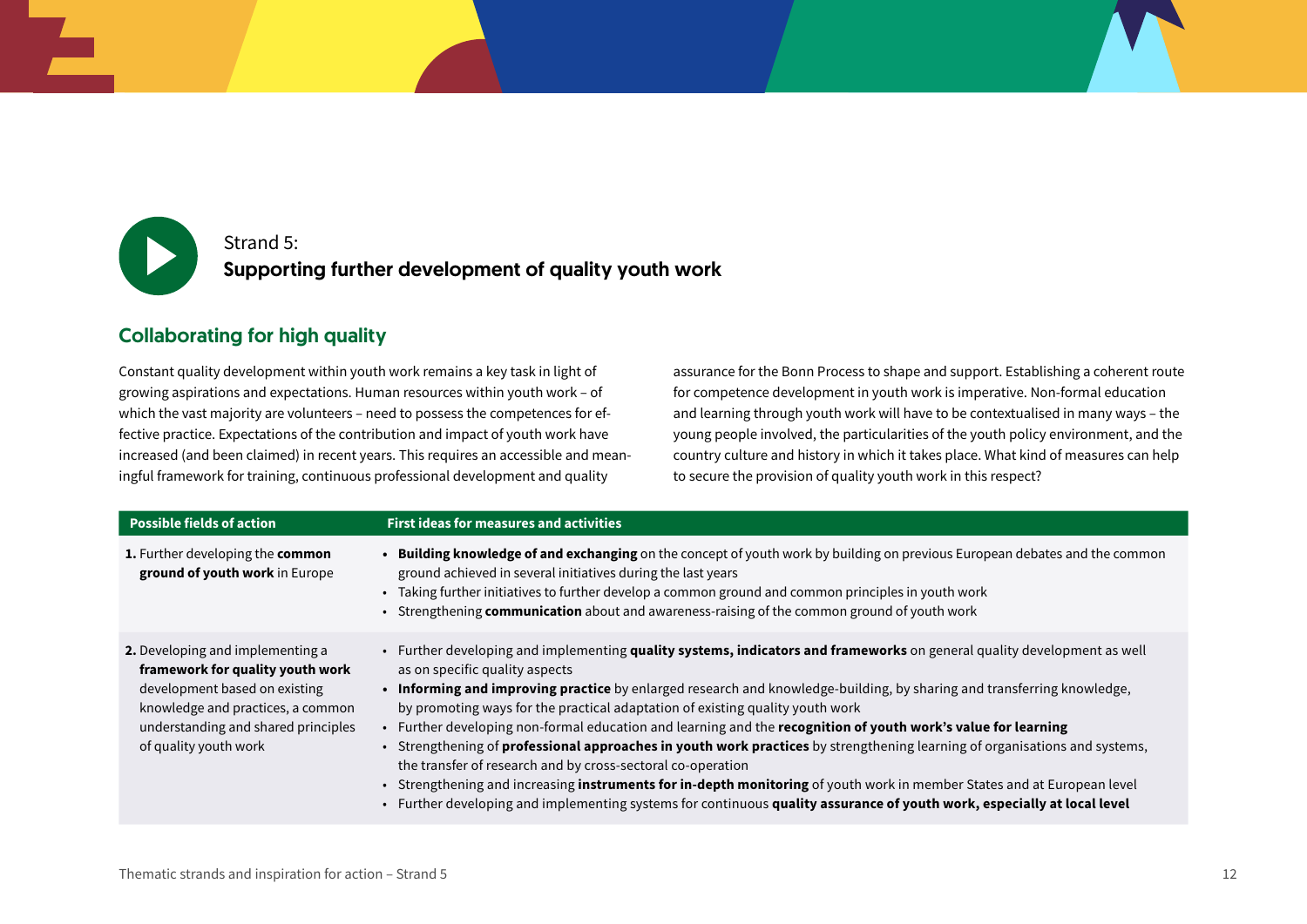| <b>Possible fields of action</b>                                                                                                                                                     | <b>First ideas for measures and activities</b>                                                                                                                                                                                                                                                                                                                                                                                                                                                                                                                                                                                                                                                                                                                                                                                                        |
|--------------------------------------------------------------------------------------------------------------------------------------------------------------------------------------|-------------------------------------------------------------------------------------------------------------------------------------------------------------------------------------------------------------------------------------------------------------------------------------------------------------------------------------------------------------------------------------------------------------------------------------------------------------------------------------------------------------------------------------------------------------------------------------------------------------------------------------------------------------------------------------------------------------------------------------------------------------------------------------------------------------------------------------------------------|
| 3. Strengthening practice, impact and<br>future role of European youth work<br>in promoting the democratic values,<br>active citizenship and solidarity of<br>young people in Europe | • Promoting the development of active, critical youth citizenship and democratic awareness among youth as a permanent,<br>essential task of youth work<br>• Further developing the concept of solidarity and enabling young people and other stakeholders of the youth work community<br>of practice to experience solidarity and contribute to solidarity of communities and societies as a whole<br>• Creating an atmosphere in which youth volunteerism is stimulated at all policy levels and supporting transnational volunteering<br>in European programmes such as the European Solidarity Corps                                                                                                                                                                                                                                               |
| 4. Creating and implementing a coher-<br>ent and flexible competency-based<br>framework for initial and continuous<br>education and training of paid and<br>volunteer youth workers  | • Developing a framework for education and training of paid and volunteer youth workers, by advancing professional<br>qualification, concepts and programmes in member States, based on research<br>• Further developing and implementing European education and training strategies and measures, such as the European<br>Training Strategy and the Council of Europe Youth Work Portfolio<br>• Transferring concepts and practices of education and training from the European to other levels and vice versa through<br>co-operation, exchange and peer-learning<br>• Supporting research on the educational/training needs of paid and volunteer youth workers in Europe to feed into<br>knowledge-based development and validation of education and training pathways<br>• Increasing the <b>attractiveness</b> of paid and volunteer youth work |
| 5. Further strengthening and develop-<br>ing co-ordinated and recognised<br>approaches and measures for<br>trainers and the training of trainers                                     | • Strengthening co-operation with, competence development of, and co-ordination and advocacy of trainers<br>• Validation and recognition of competences of youth work trainers, and further development of competence models                                                                                                                                                                                                                                                                                                                                                                                                                                                                                                                                                                                                                          |
| 6. Strengthening and increasing aca-<br>demic and practice-based research<br>on youth work in Europe                                                                                 | • Developing an academic and practice-based research agenda on the entire youth work sector in Europe, covering all forms of<br>youth work and both volunteer and paid youth work, and feeding of gained knowledge into practice and policy<br>• Developing a youth work academia and strengthening of networking, exchange and reflective practice of youth work researchers                                                                                                                                                                                                                                                                                                                                                                                                                                                                         |

a Tin <u>a sa sa</u>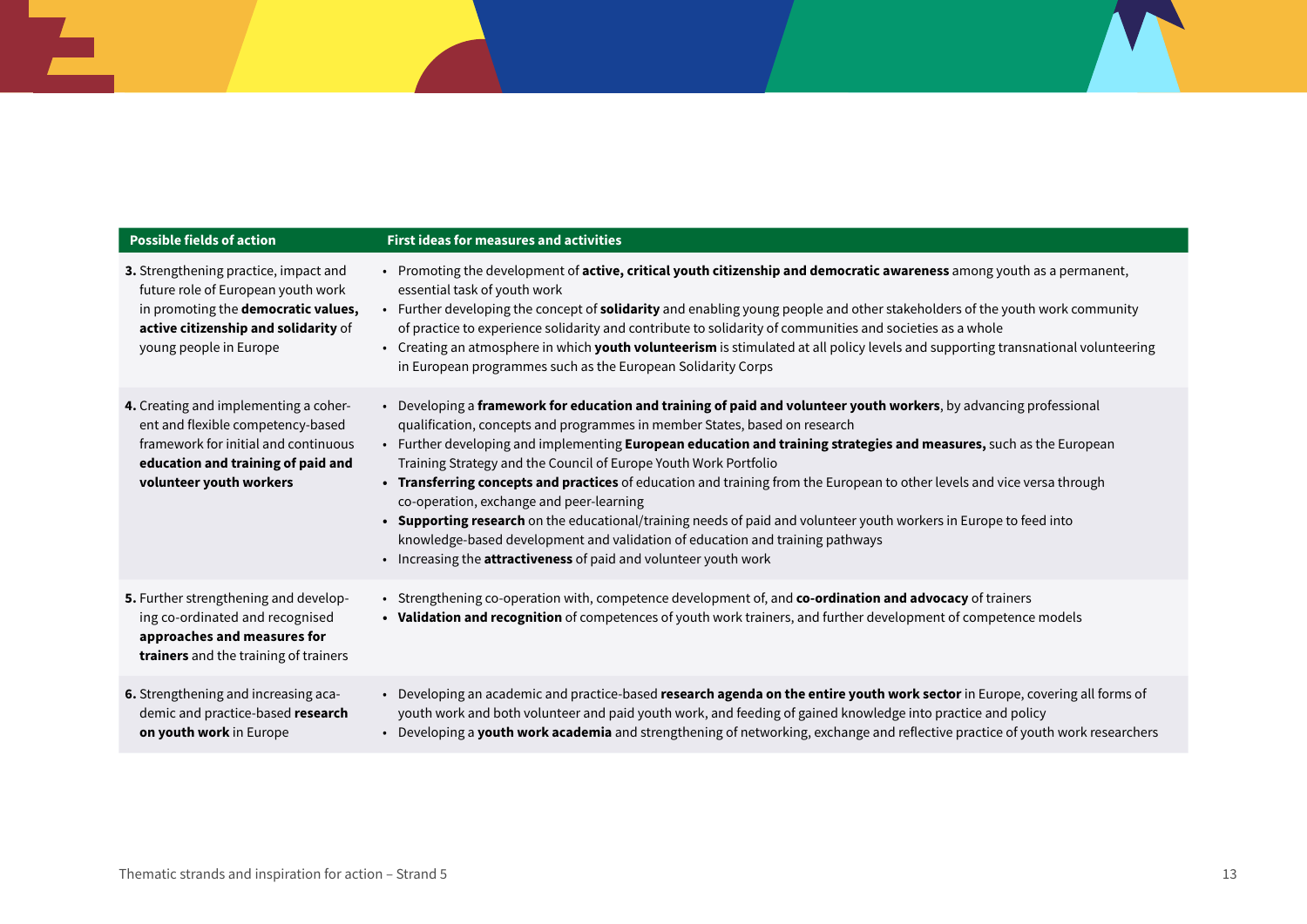![](_page_13_Picture_0.jpeg)

# Strand 6: Supporting the ability of youth work to tackle emerging challenges and innovate its practices

# Boosting opportunities

Youth work has always had to adapt to the wider social, political, economic and cultural (and now technological and ecological) contexts of young people's lives. Its principles and purpose may not change, but its practice needs to adapt and evolve. The Bonn Process should support research and analysis of young people's changing circumstances and the implications of its findings for youth work. There needs to be spaces and resources at different levels to support reflection on existing policy

and practice, and proposals for the development and implementation of innovative youth work practice in response to emerging challenges. This will need to deliberate on the role of youth work in relation to local, regional, national, European and, indeed, global contexts. How can the youth work community of practice turn these challenges into opportunities?

| <b>Possible fields of action</b>              | <b>First ideas for measures and activities</b>                                                                                   |
|-----------------------------------------------|----------------------------------------------------------------------------------------------------------------------------------|
| 1. Developing measures to analyse and         | Research and analysis of trends and current challenges and needs from the perspective of young people, youth work,               |
| monitor trends, developments and              | and societies in Europe and beyond                                                                                               |
| challenges relevant for and existing in       | Interdisciplinary co-operation between youth research, future/transition research and research of other sectors through measures |
| youth work                                    | such as cross-sectoral symposia or joint research                                                                                |
| 2. Supporting youth work in <i>innovating</i> | Investment in regular youth work to provide sufficient resources for innovative approaches within their regular work             |
| its practices and in experimenting            | contexts                                                                                                                         |
| with new practices to respond to the          | Implementing advanced training opportunities for youth workers and trainers on current topics and new methods, youth-led         |
| needs of young people as well as to           | and trainers-led approaches                                                                                                      |
| emerging trends, developments and             | Developing strategies and measures to adapt practices to the needs of young people, including support for the implementation     |
| challenges                                    | of the Youth Goals                                                                                                               |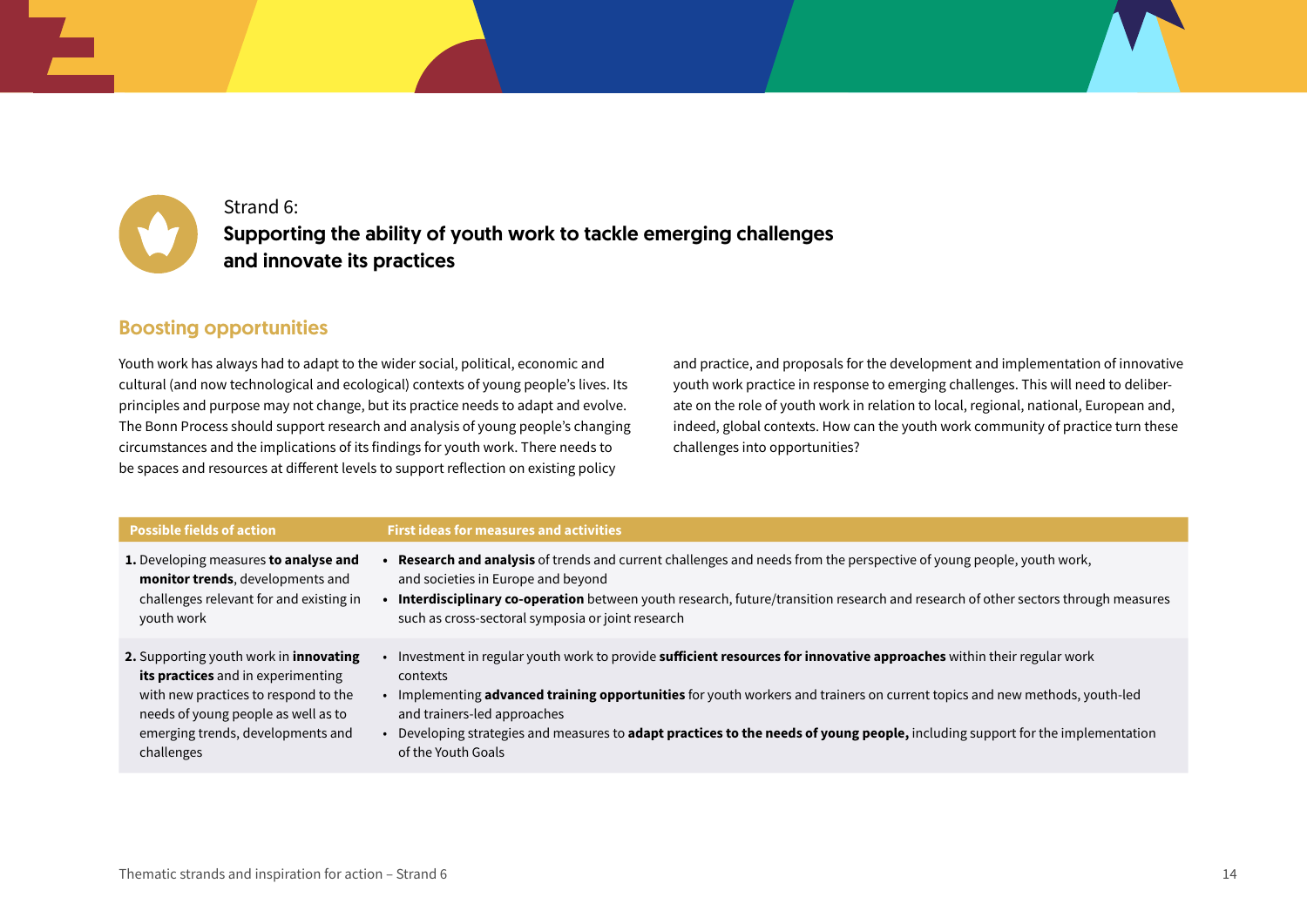| <b>Possible fields of action</b>                                                                                                                                                                                                    | <b>First ideas for measures and activities</b>                                                                                                                                                                                                                                                                                                                                                                                                                                                                                                                                                                          |
|-------------------------------------------------------------------------------------------------------------------------------------------------------------------------------------------------------------------------------------|-------------------------------------------------------------------------------------------------------------------------------------------------------------------------------------------------------------------------------------------------------------------------------------------------------------------------------------------------------------------------------------------------------------------------------------------------------------------------------------------------------------------------------------------------------------------------------------------------------------------------|
| 3. Supporting spaces, means and ap-<br>proaches for the exchange and stra-<br>tegic development regarding trends,<br>developments and challenges in<br>youth work and on new and innova-<br>tive policies, strategies and practices | Spaces and resources at different levels to support reflection and proposals for the development and implementation<br>of innovative youth work practice<br>Enlarging <i>innovation-focused funding opportunities</i> within European and national funding programmes                                                                                                                                                                                                                                                                                                                                                   |
| 4. Strengthening strategic development,<br>approaches and measures for youth<br>work to face European as well as<br>world-wide transformations                                                                                      | Strengthening spaces for reflective practice, research, cross-sectoral dialogue and practical measures to support reflection<br>on the role and scope for realisation, so that youth work is equipped and ready to face European and global transformations,<br>including digital and ecological transitions<br>• Strengthening education in thematic relation to upcoming transformations within youth work, including transfer of experience<br>between different segments of youth work, co-operation with youth activism, informal groups and movements<br>Reflecting on the role of youth work in a global context |

<u> The Community of the Community of the Community of the Community of the Community of the Community of the Community of the Community of the Community of the Community of the Community of the Community of the Community of</u>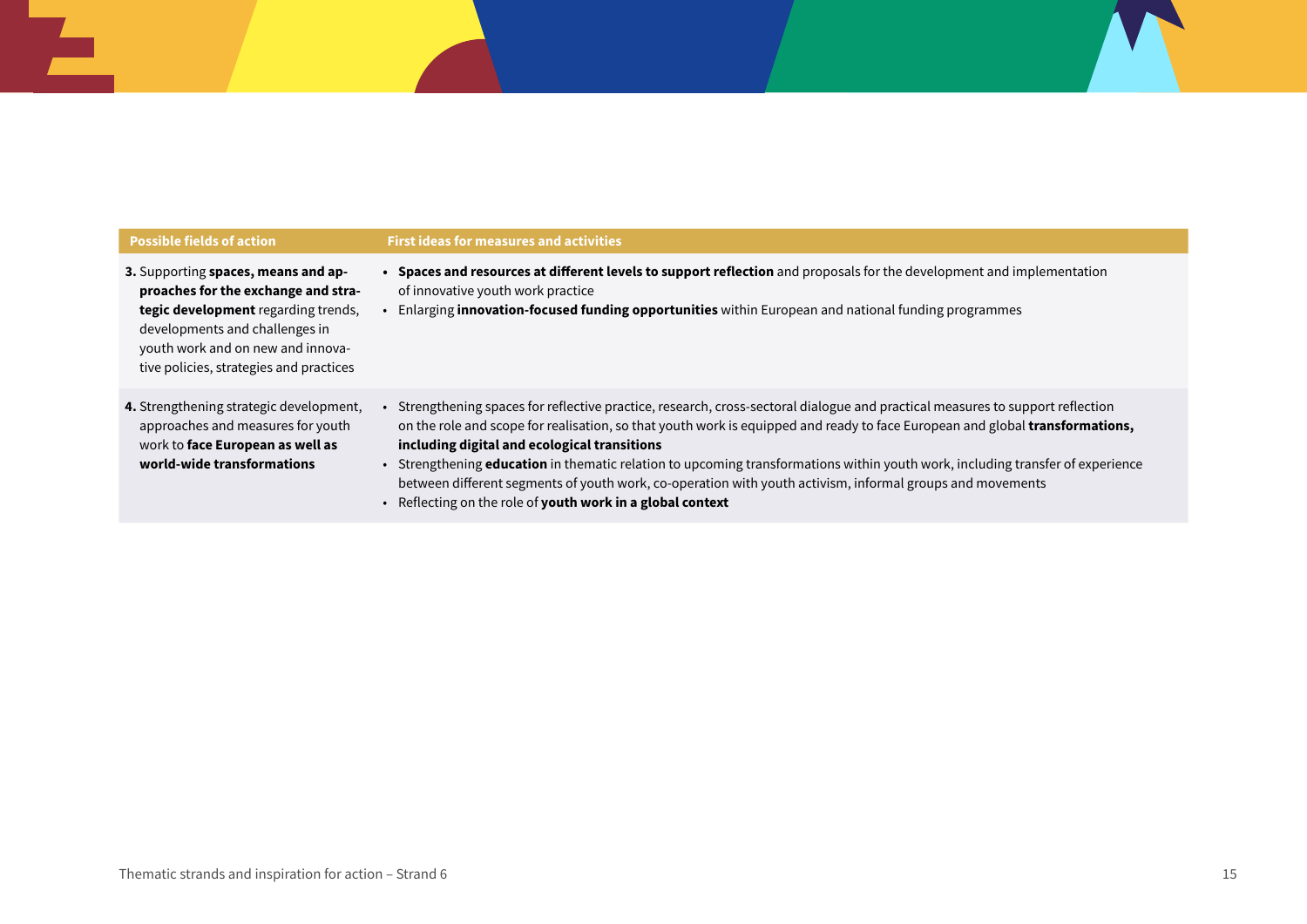Strand 7: Enhancing the promotion and recognition of youth work

#### Promoting youth work

Communicating the value, process, outcomes, impact, and benefits of youth work remains a central task for youth work. There have been repeated calls and claims for self-, professional, social and political recognition of youth work, but this has often fallen on stony ground. It is contingent upon youth work to garner evidence and to tell the story. Benefits arise from both experience and delivery of youth work. For young people and those who provide youth work as unpaid volunteers, there is a

need to develop plausible instruments for the recognition, validation and advocacy of the competences acquired. Messaging about the value of youth work needs to be agreed across the sector but made more visible and comprehensible for the different audiences – public authorities, funders, sponsors, partners, and peers – in different ways. How can different stakeholders in the sector contribute to such a narrative?

| <b>Possible fields of action</b>                                                                                                                                      | <b>First ideas for measures and activities</b>                                                                                                                                                                                                                                                                                                                                                                                                                                                                                                                                                                                                                                                                                                                                                                  |
|-----------------------------------------------------------------------------------------------------------------------------------------------------------------------|-----------------------------------------------------------------------------------------------------------------------------------------------------------------------------------------------------------------------------------------------------------------------------------------------------------------------------------------------------------------------------------------------------------------------------------------------------------------------------------------------------------------------------------------------------------------------------------------------------------------------------------------------------------------------------------------------------------------------------------------------------------------------------------------------------------------|
| 1. Developing and implementing strate-<br>gies and measures for the <b>promotion</b><br>and recognition of youth work at<br>European level and in member States       | Developing and implementing strategies and measures for <b>promoting and recognising youth work</b> , including exploring<br>opportunities to boost recognition of youth work's value through cross-sectoral co-operation<br>• Strengthening the recognition of education and training pathways of youth workers through co-operation with the educational<br>sector                                                                                                                                                                                                                                                                                                                                                                                                                                            |
| 2. Further developing and implement-<br>ing strategies and instruments for<br>the recognition and validation of<br>non-formal education and learning<br>in youth work | Developing measures to support the <b>awareness, recognition and validation of the competences</b> acquired through the<br>experience of youth work<br>Developing measures, such as knowledge building about learning in youth work, capacity building, exchange and co-operation<br>Developing measures to support the awareness, recognition and validation of the competences acquired through the provision<br>of youth work, including recognition and accreditation of competences acquired as volunteer youth workers, prior to or beyond<br>formal education and training<br>Developing measures to recognise quality approaches to recognition, such as a quality label<br>Focusing on complementarity of initiatives and strategies at member State level with European strategies, such as Youthpass |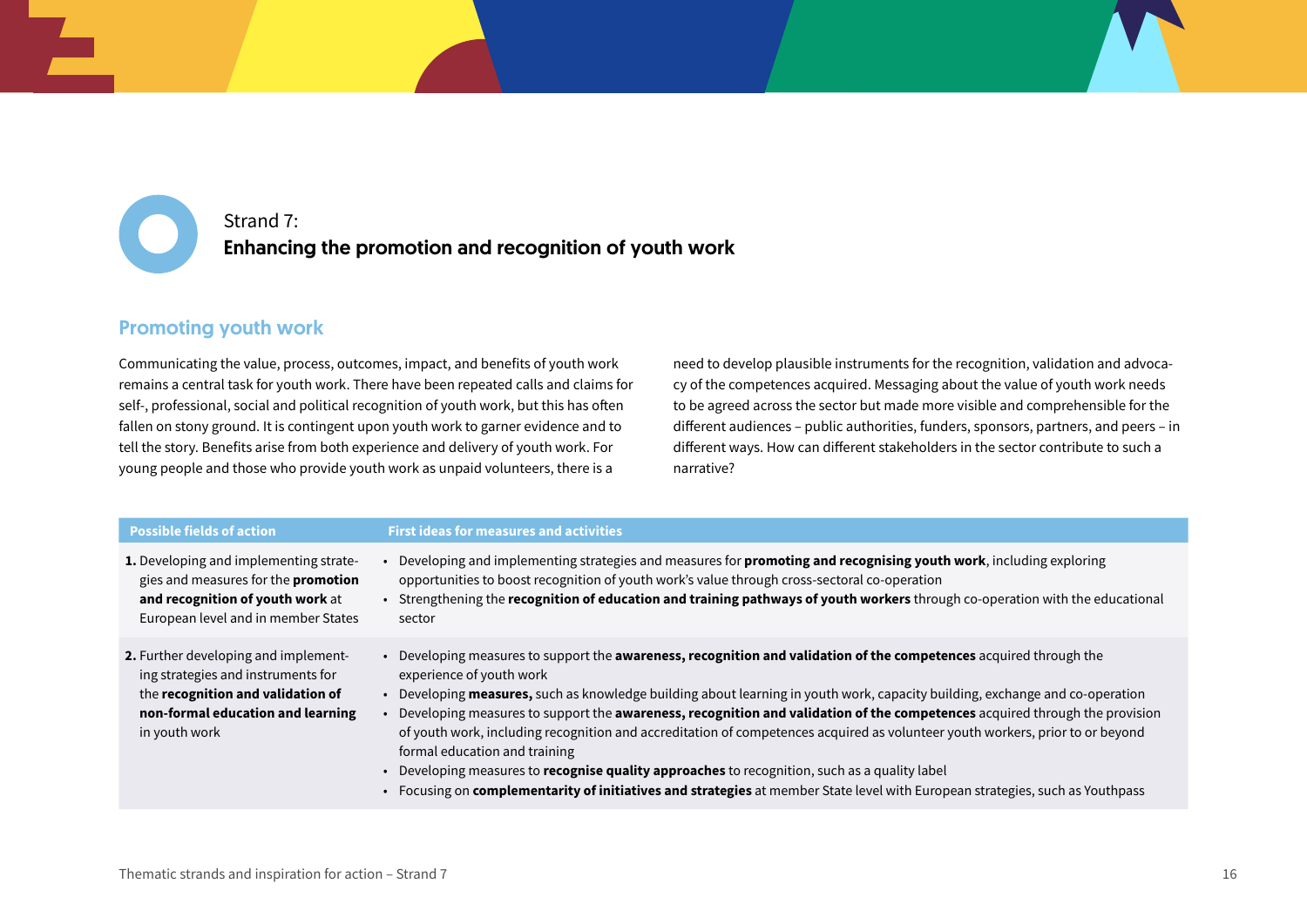| <b>Possible fields of action</b>                                                                                                                                                                                                                 | <b>First ideas for measures and activities</b>                                                                                                                                                                                                                                                                                                                                                                                       |
|--------------------------------------------------------------------------------------------------------------------------------------------------------------------------------------------------------------------------------------------------|--------------------------------------------------------------------------------------------------------------------------------------------------------------------------------------------------------------------------------------------------------------------------------------------------------------------------------------------------------------------------------------------------------------------------------------|
| 3. Promoting the relevance and impor-<br>tance of youth work and its positive<br>contribution in all member States to<br>empowering and engaging young<br>people in developing inclusive,<br>democratic, sustainable and peace-<br>ful societies | • Strengthening advocacy strategies for youth work, enlarging training and materials for youth workers and enhancing<br>formats and opportunities for advocacy<br>• Strengthening the role of youth work to support young people to advocate for their own interests and to advocate for them                                                                                                                                        |
| 4. Supporting the youth work sector<br>in making its value, needs, output,<br>outcomes, impact, and benefits more<br>visible and comprehensible                                                                                                  | • Research and analysis of the <b>social and individual impact of youth work</b> with the aim of improving general understanding<br>of the impact of youth work on different levels, actors and domains<br>• Supporting the youth work sector in finding different formats and mechanisms to communicate a common message to different<br>audiences, interest groups or constituencies to raise awareness of the value of youth work |

<u>a sa sa</u>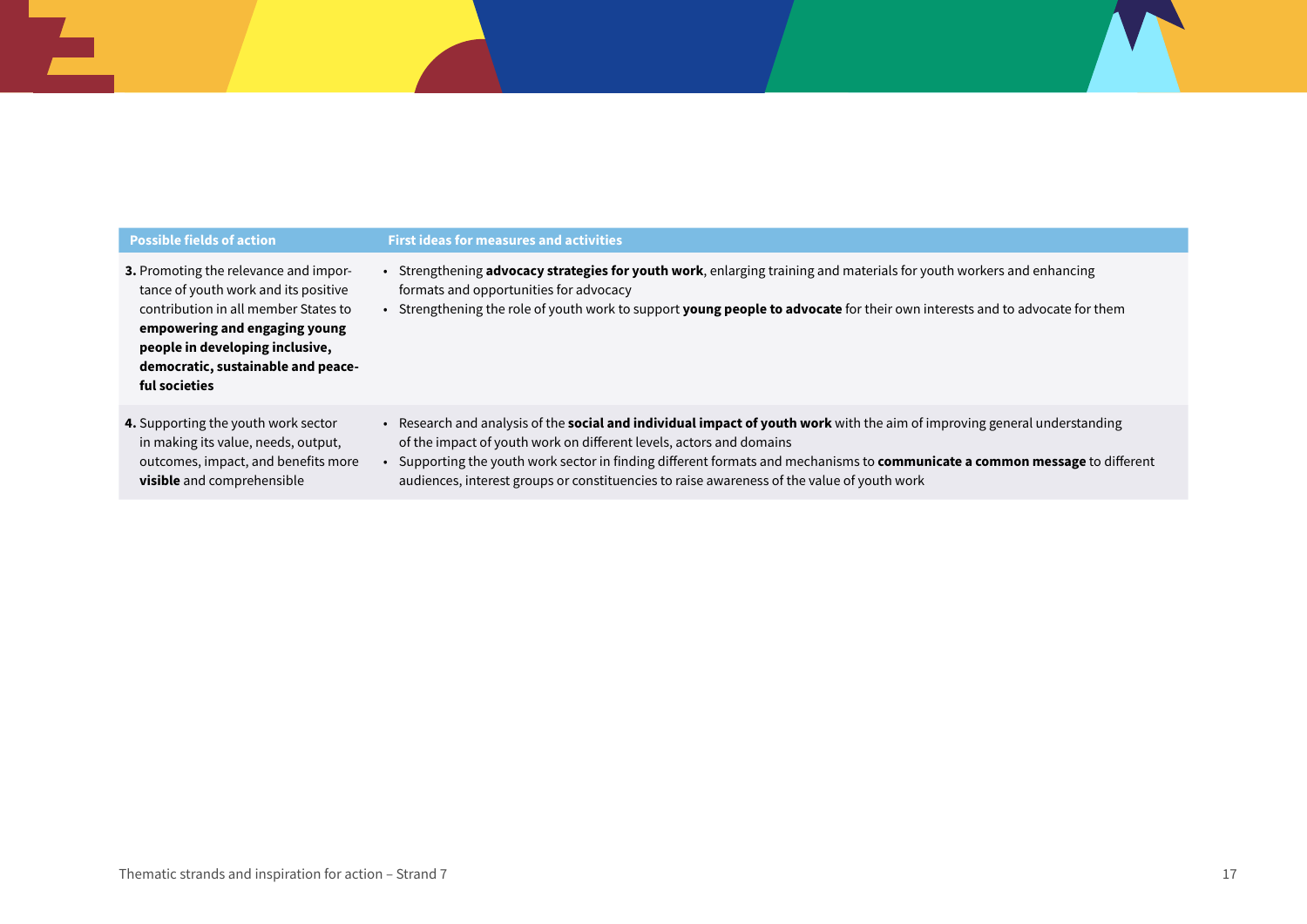![](_page_17_Picture_0.jpeg)

# Strand 8: Ensuring a strong role for youth work in the new normal

# Getting crisis-savvy

The COVID-19 pandemic has both focussed attention on young people and, certainly in some settings and in relation to some segments of the youth work community of practice, put the delivery of youth work in jeopardy. Elsewhere, however, youth work has rapidly enhanced its capacity to develop and deliver digital youth work in a context, in which young people's mental health, learning opportunities, employment prospects and social life have become characterised by uncertainty and

precariousness. Whatever the so-called 'new normal' holds for young people, youth work will need to continue to respond with a relevant and meaningful offer in relation to supporting participation, ensuring young people's voices are heard, addressing vulnerabilities, advocating with and for young people, and involving young people in purposeful opportunities and experiences. How can the Bonn Process help ensure that youth work is appropriately equipped to fulfil these tasks?

| <b>Possible fields of action</b>                                                                                                                                                                                             | First ideas for measures and activities                                                                                                                                                                                                                                                                                                                                                                                                                                                                                                                                                                                                                                                                                                                                                                                                                                                                                                                                                                                                                                                                               |
|------------------------------------------------------------------------------------------------------------------------------------------------------------------------------------------------------------------------------|-----------------------------------------------------------------------------------------------------------------------------------------------------------------------------------------------------------------------------------------------------------------------------------------------------------------------------------------------------------------------------------------------------------------------------------------------------------------------------------------------------------------------------------------------------------------------------------------------------------------------------------------------------------------------------------------------------------------------------------------------------------------------------------------------------------------------------------------------------------------------------------------------------------------------------------------------------------------------------------------------------------------------------------------------------------------------------------------------------------------------|
| <b>1.</b> Ensuring - in view of the consequen-<br>ces of the COVID-19 pandemic - the<br>existence and functioning of the<br>diverse youth work institutions and<br>structures at all levels                                  | • Developing and implementing a recovery plan and measures for youth work in Europe, especially for international and<br>European youth work<br>• Ensuring the existence and functioning of youth work through appropriate mechanisms and financial resources, including<br>access to adequate public support programmes in periods of crisis<br>• Establishing sustained structural support to reduce the fragility of project-based funding mechanisms                                                                                                                                                                                                                                                                                                                                                                                                                                                                                                                                                                                                                                                              |
| 2. Further developing the youth work<br>sector's capability of moving forward<br>with digital and technological<br>innovations through financial<br>resources, adequate infrastructure<br>and qualification of youth workers | • Supporting further research, peer-learning activities and exchange about the (financial) value and benefit of digital and smart<br>youth work among the youth work community of practice<br>• Further developing strategies on digital youth work based on political decisions, achievements and experiences throughout<br>Europe and developing national strategies, measures and support services<br>• Recognising that quality digital youth work needs adequate financial resources and adapting funding guidelines of European<br>and other funding instruments accordingly<br>• Supporting further research, peer learning activities and exchange about meaningful ways of combining physical and digital<br>youth work by taking into consideration the experiences from the lockdown<br>• Ensuring an adequate infrastructure (hardware, software, digital infrastructure) for youth work institutions, organisations<br>and their staff as a basis for digital and smart youth work<br>• Ensuring broad opportunities for the qualification of youth workers in the field of digital and smart youth work |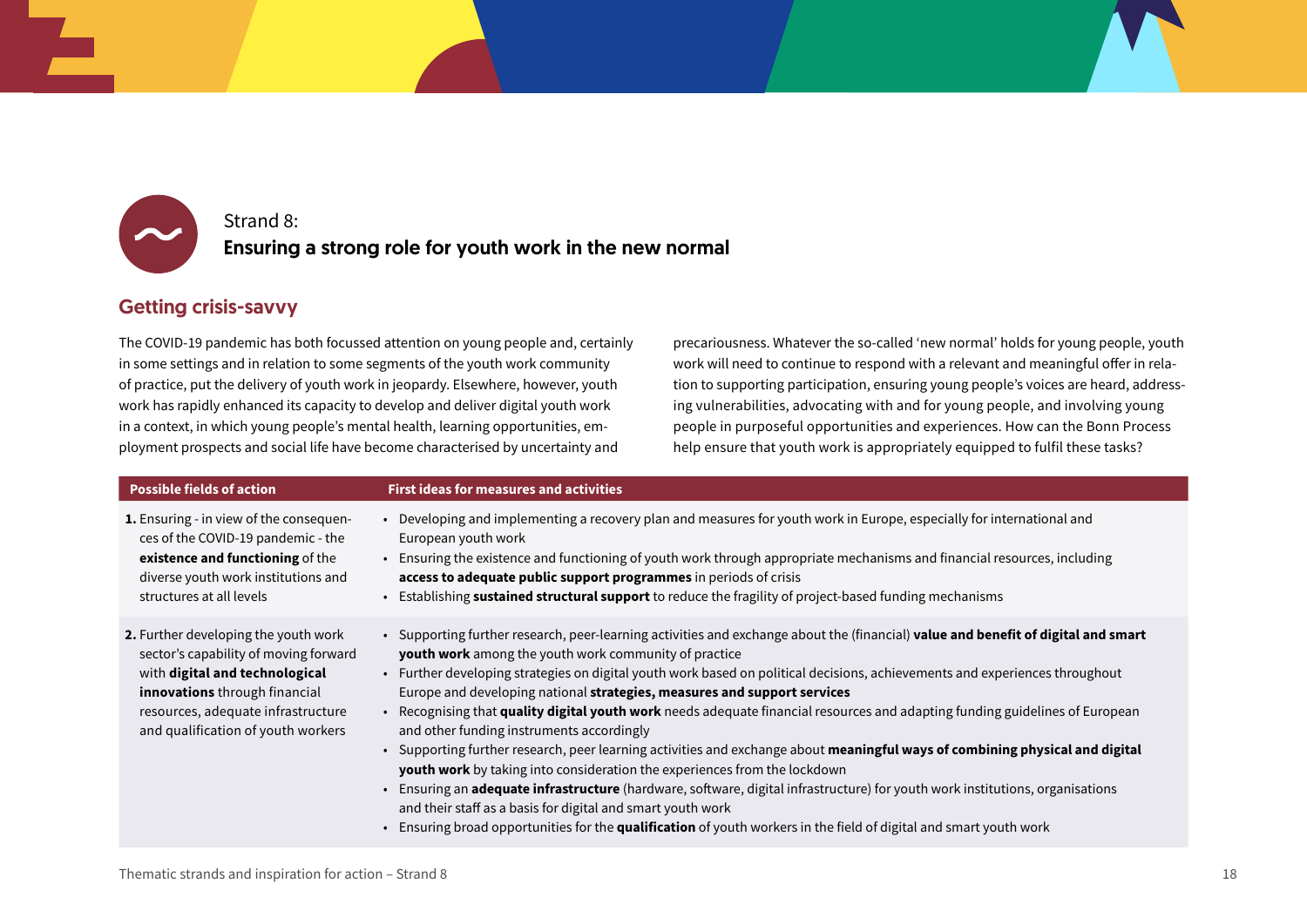| <b>Possible fields of action</b>                                                                                                                                                | <b>First ideas for measures and activities</b>                                                                                                                                                                                                                                                                                                                                                                                                                                                                                                                                                                                                                                                                                                                                                 |
|---------------------------------------------------------------------------------------------------------------------------------------------------------------------------------|------------------------------------------------------------------------------------------------------------------------------------------------------------------------------------------------------------------------------------------------------------------------------------------------------------------------------------------------------------------------------------------------------------------------------------------------------------------------------------------------------------------------------------------------------------------------------------------------------------------------------------------------------------------------------------------------------------------------------------------------------------------------------------------------|
| 3. Ensuring - in view of the consequen-<br>ces of the COVID-19 pandemic - equal<br>access to youth work in the new<br>normal for all young people                               | • Paying attention to the digital divide and limited opportunities to access digital youth work for some young people and<br>introducing measures to overcome these inequalities                                                                                                                                                                                                                                                                                                                                                                                                                                                                                                                                                                                                               |
| 4. Strengthening strategic development,<br>approaches and measures of<br>youth work to face the impact of and<br>societal transitions following the<br><b>COVID-19 pandemic</b> | • Supporting youth work in its advocacy role for young people towards a youth-friendly and sustainable society<br>• Supporting a meaningful participation of young people in short-term crisis measures and in long-term recovery responses<br>at all levels to raise the awareness of the intergenerational solidarity component<br>• Strengthening the voice of young people towards a youth-friendly and sustainable post-crisis societal transformation by<br>building on the Youth Goals as well as on youth representation, including the European Youth Forum and national youth councils                                                                                                                                                                                               |
| 5. Strengthening the role of youth work<br>in the new normal by keeping up the<br>values of youth work                                                                          | Initiating and creating opportunities for common reflections among the youth work community of practice on the role of youth<br>work in the new normal<br>• Ensuring support for adapted practices of youth work provision in the new normal<br>• Strengthening social cohesion and solidarity as values of youth work and thus promoting the impact of youth work on post-<br>crisis society as a whole<br>• Emphasising the special consequences of the COVID-19 pandemic on young people and their personal and professional<br>development and developing an appropriate range of support<br>Paying particular attention to young people in periods of transition and those who face intersectional and other vulnerabilities<br>as well as to young people's mental health and well-being |
| 6. Investing in crisis-resilience of<br>youth work                                                                                                                              | • Developing measures to <b>prepare and prevent for future crises</b> , including investing in and strengthening youth work's capacity<br>and capability at all levels to respond to new emerging crises                                                                                                                                                                                                                                                                                                                                                                                                                                                                                                                                                                                       |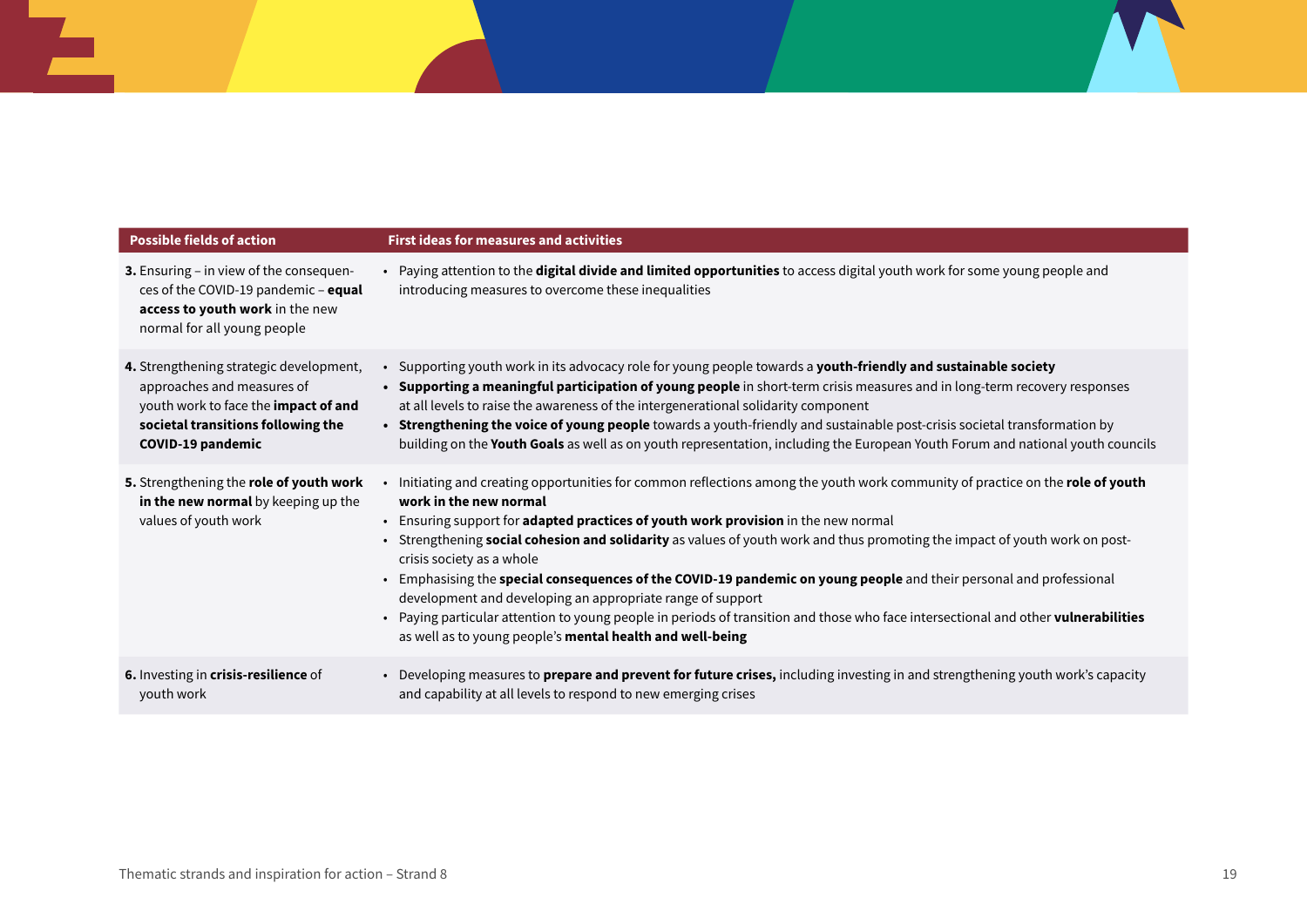# At a glance

This graphic illustrates the indicative themes within each of the eight thematic strands. The illustration serves – as much as the whole paper – to inspire consideration and thought, and is not exhaustive.

![](_page_19_Figure_2.jpeg)